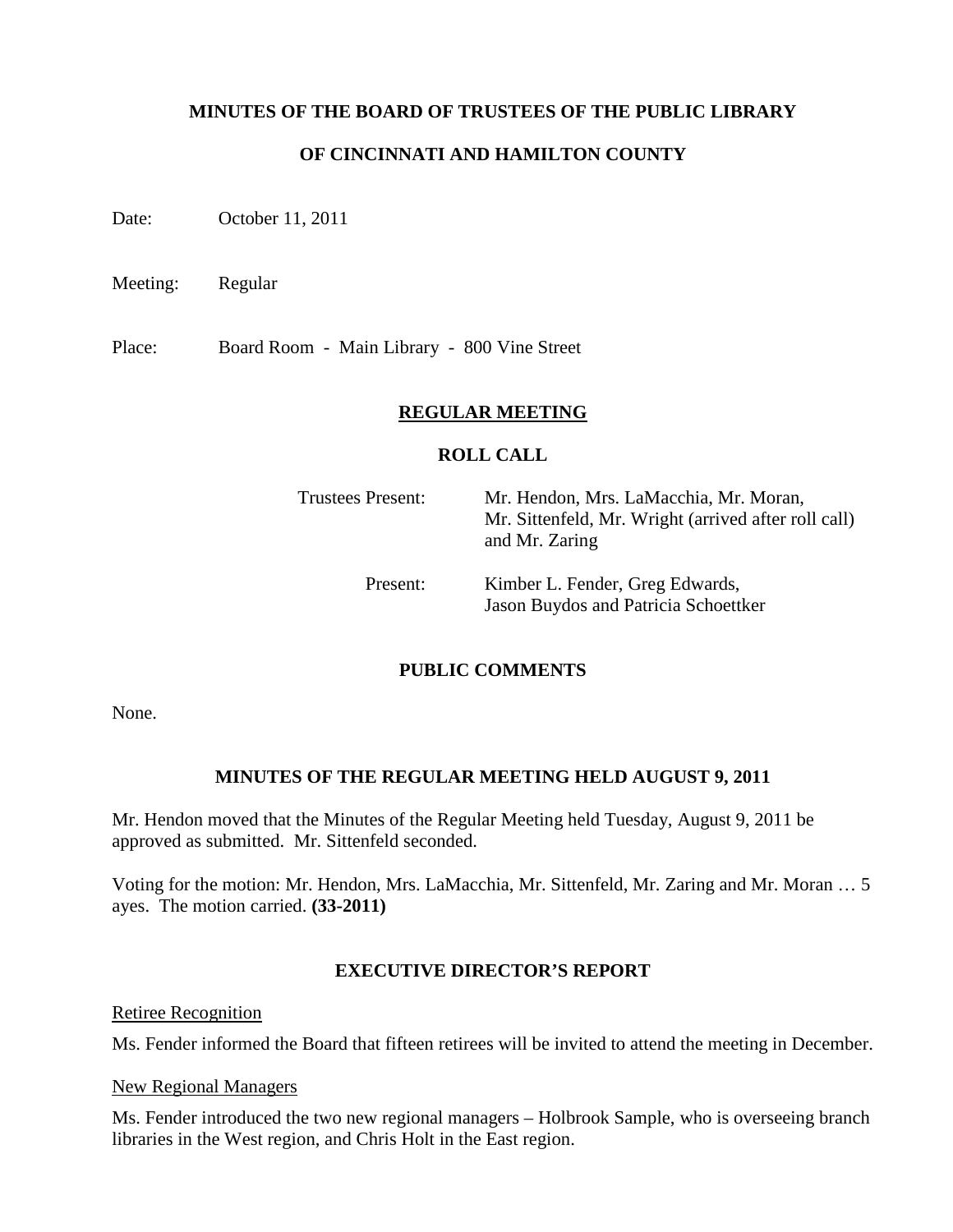# Ms. Fender reported that:

# PNC Grant – Financial Education

• a two-year, \$200,000 grant, funded by PNC bank, administered by United Way and managed by the Library will provide financial education to preschool-aged children and their parents. Over the two-year cycle, all 41 Library locations and six library locations in Campbell and Kenton Counties will utilize Outreach Kits provided by PNC to present preschool story times devoted to financial education. Evening programs will be held for parents and caregivers. Grant funds will purchase craft supplies, snacks, evening meals for adult attendees, books for the children and incentives for the adults, but the bulk of the funds will reimburse participating libraries for staff time. No matching funds are required.

# Creating a Blueprint for a National Digital Public Library

• she and Jason Buydos have been invited to participate in an Institute of Museum and Library Services conference on "Creating a Blueprint for a National Digital Public Library" at the Los Angeles Public Library November 15-17, 2011. Travel expenses will be covered.

# Cincinnati Symphony Orchestra Archives

• she and Jason Buydos met with representatives of the Cincinnati Symphony Orchestra to discuss and arrange the transfer of their archives to the Library, including audio recordings of performances, playbills and annual reports. The archives include material from the May Festival and Cincinnati Pops. We plan to digitize audio recordings and playbills and make them available on the Virtual Library provided that necessary copyrights are acquired. These archives will greatly enhance our local history research materials.

In response to questions from Mr. Sittenfeld, she responded that the Library is not in competition with the Cincinnati Historical Society and that a funding request was not made from the Cincinnati Symphony Orchestra in conjunction with this transfer.

# LSTA Conservation Lab Grant

• the State Library Board has funded our proposal to equip a joint Conservation Lab with University of Cincinnati Libraries (UCL), which would serve our libraries plus bid for conservation work from other organizations. The Library will receive \$81,012 in LSTA grant funds and the required \$27,005 local match will be split with UCL. She requested that the Board authorize the Board President to sign the LSTA Agreement with the State Library and to authorize her to sign a cooperative agreement with UCL that is being developed by the office of the Hamilton County Prosecuting Attorney.

# LSTA AfterSchool Edge Grant

• the Library is collaborating with Cincinnati Public Schools to apply for an LSTA grant to purchase thirteen AfterSchool Edge Digital Learning Systems. The AfterSchool Edge is an educational learning system for youth 6-14 years of age to enhance learning as the student has fun playing games and solving problems. If funded, the Library would receive \$24,000 in grant funds. The Library Foundation will fund the required \$8,240 match. She requested that the Board authorize this grant application.

# Leadership Cincinnati

• Class 35 of Leadership Cincinnati will hold the afternoon session of Think Regionally Day at the Main Library on October 13. Ms. Fender and her LC34 classmate Chuck Meyers, who serve on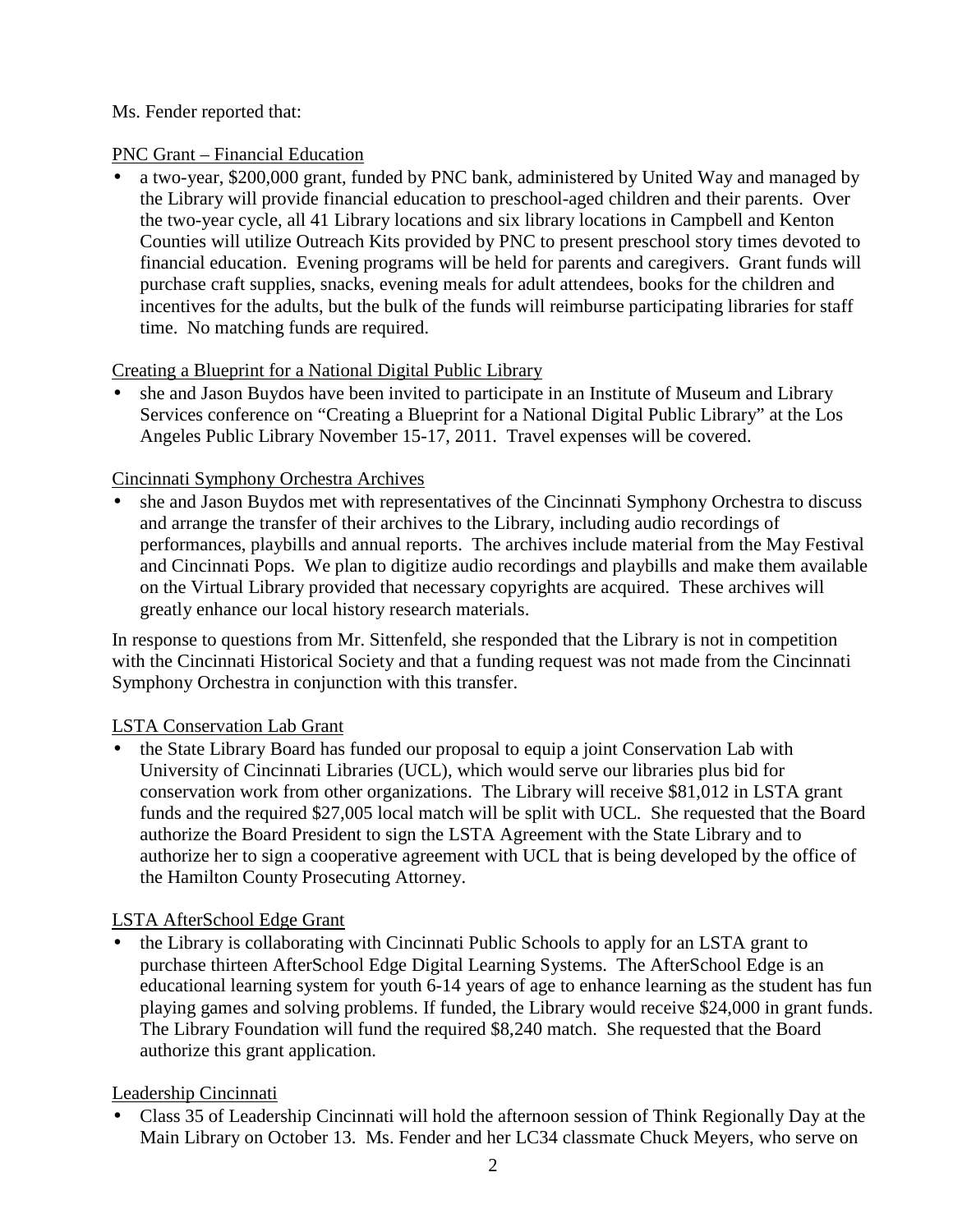the Leadership Cincinnati Steering Committee, will present their project report Consolidate for a Better Community, which deals with structural and functional consolidation of local government services.

They also are making this presentation at the October 11 meeting of the Cincinnatus Association.

## Gift of Artwork

• Peter Block, local author and consultant, and Cathy Kramer have offered the Library a gift of the artwork "Spirits Rejoice, Too" c. 1994 by artist Stanley Burnside.

Mr. Block would like the painting to be in a public space where it can be seen, not stored. Accordingly, Ms. Fender drafted an agreement to return the painting to Mr. Block or his estate should the Library choose within 20 years to no longer display it. If the Library decides to remove the painting from display 20 years after this gift, the Library may sell it and retain all proceeds. Mr. Block has asked that these same terms apply to his two previous gifts of artwork. The Library's Acquisition of Art policy requires Board acceptance of artwork. Ms. Fender requested that the Board approve acceptance of this gift.

Mr. Block is sponsoring a reception for the artist and his wife on October 17. If the Board does not accept this gift, it will be returned to Mr. Block following the reception.

Mr. Sittenfeld expressed concern regarding the lack of rules for acceptance of gifts of artwork, such as qualitative analysis. Mr. Moran recommended that the matter be referred to Facilities Committee and Mr. Sittenfeld suggested that acceptance be postponed until after that review.

Success by 6 Presentation

• she addressed a group of elected officials, corporate and civic leaders and educators from Muncie, Indiana on October 3, 2011 about the Library's role in Success by 6, United Way's initiative to prepare children for Kindergarten success.

Payment Card Industry Data Security Standards(PCI DS) Compliance

• the Library's volume of ecommerce (credit card) transactions qualifies us as a Level 3 merchant for the Visa CISP and the MasterCard SDP and by November 30, 2011 we must be compliant with the Payment Card Industry Data Security Standards (PCI DSS). After becoming compliant, we are required to validate our compliance annually. We are working to ensure compliance by the November 30 deadline, but if we are unable to make all the system changes needed, we will stop accepting credit card payments until we can certify compliance.

Mr. Sittenfeld moved that the Executive Director's Report be approved as submitted, including the LSTA Conservation Lab grant and LSTA AfterSchool Edge Digital Learning Systems grant application, but without approval of the gift of artwork. Mrs. LaMacchia seconded.

Voting for the motion: Mr. Hendon, Mrs. LaMacchia, Mr. Sittenfeld, Mr. Zaring and Mr. Moran … 5 ayes. The motion carried. **(34-2011)**

## **LIBRARY SERVICES AND ADMINISTRATION COMMITTEE REPORTS**

## **LIBRARY SERVICES**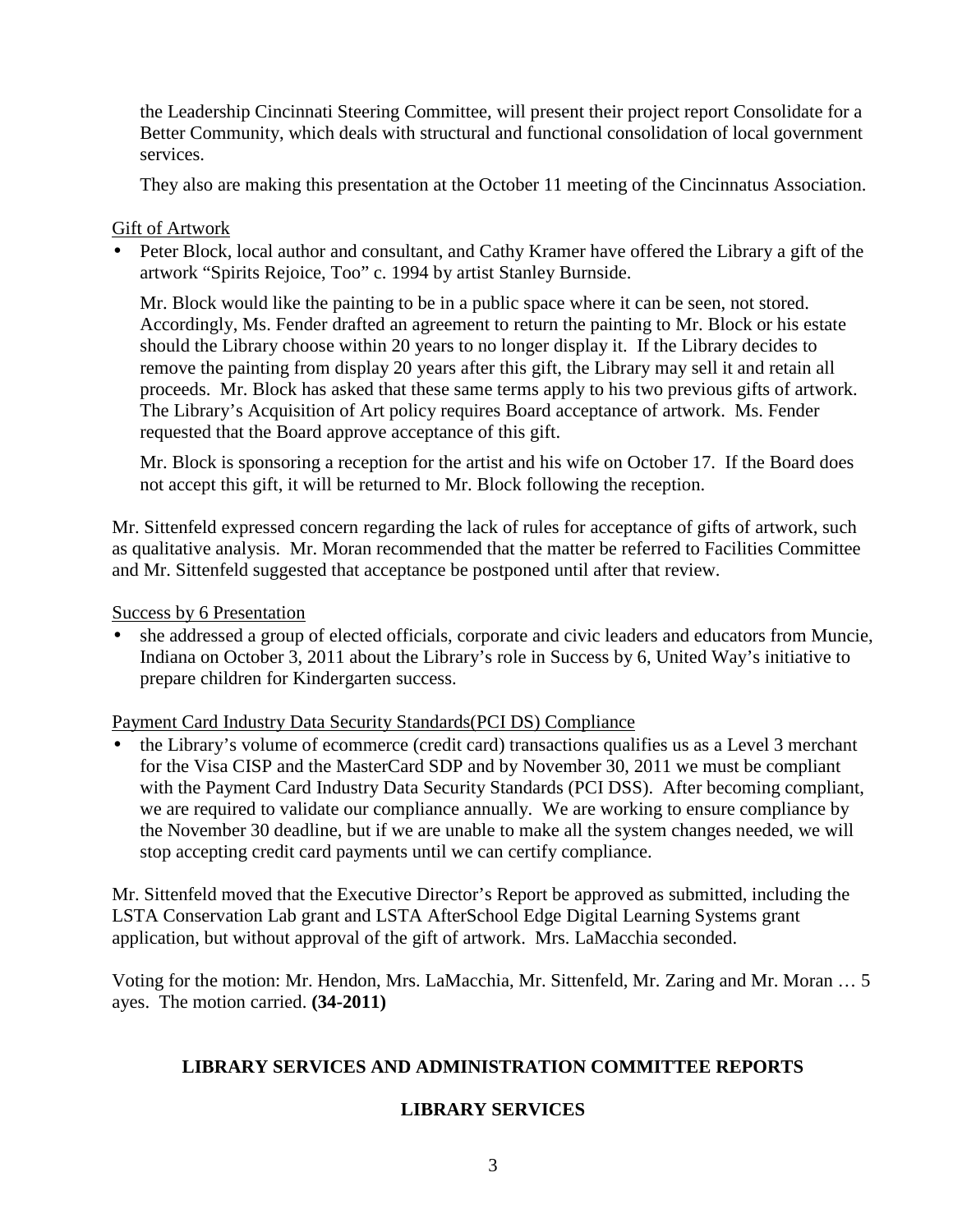Mr. Hendon introduced Keith Armour, Education & Homework Support Manager.

## Mr. Wright arrived.

## Homework Assistance

Keith Armour reported that Homework Central has provided homework assistance for Hamilton County primary and secondary students in a safe, nurturing environment conducive to study and learning since 2008. Homework Help at Branches was expanded in the spring to three branches and another six are scheduled to go-live by the end of October. The Library Foundation has secured full funding for two Homework Help locations for the 2011-12 school year. Homework Central continues the Library's early literacy outreach to parents/caregivers and childcare providers through the Early Learning Express and Shared Reading programs. In October, services to adults expanded to include not only GED Practice testing but also a new *One-on-One* program to help adults prepare for the GED.

Greg Edwards reported that:

## Smartphone App

• the Library has entered into an agreement with Boopsie, Inc. for the purchase of a mobile device app to enable our customers to search the Library's catalog, place holds and check their account. If a customer sees a book in a bookstore or at a friend's house, they will be able to use their smart phone to scan the book's UPC label and locate it in the Library's catalog, then place a hold on the Library's copy – no typing necessary. Also, the Boopsie app will allow customers to check out Library materials by scanning the barcode with their smart phone, without need to visit a circulation desk or self-check machine. This new service should be available later this fall.

## IMLS Learning Lab Grant

• in August, the Library submitted a grant application to the Institute of Museum and Library Services (IMLS) for funding 30 "Learning Labs" as part of a nation-wide "Learning Labs in Libraries and Museums" initiative. These labs are designed to allow middle and high school students to experiment with digital and traditional media to promote creativity, critical thinking, and hands-on, interest-based learning. The Library's submission is to develop an interactive, teen-centric "Learning Lab" located in the Main Library's TeenSpot. Awards will be announced by October/November 2011.

## LSTA Ready to Read Grant

• the State Library of Ohio has awarded the Library an LSTA grant in the amount of \$1,511 to implement the Every Child Ready to Read project, plus a donation in memory of Katharine T. and Fletcher E. Nyce will provide the matching funds. These monies will purchase ten Every Child Ready to Read kits to further our commitment to early literacy and the preparation of children for kindergarten. All Library locations currently provide programs for children under the age of five that encourage emerging language skills with books, rhyme, music and movement. Over 15,000 children participated in our story time programs in July and August 2011.

## Automated Sorting Equipment

automated materials-handling equipment, scheduled to be installed in the Shipping  $&$  Receiving Department on December 5, will more efficiently sort the over 14,000 items processed each day – a mix of holds and returns. This equipment will consolidate the sorting operations of Shipping  $\&$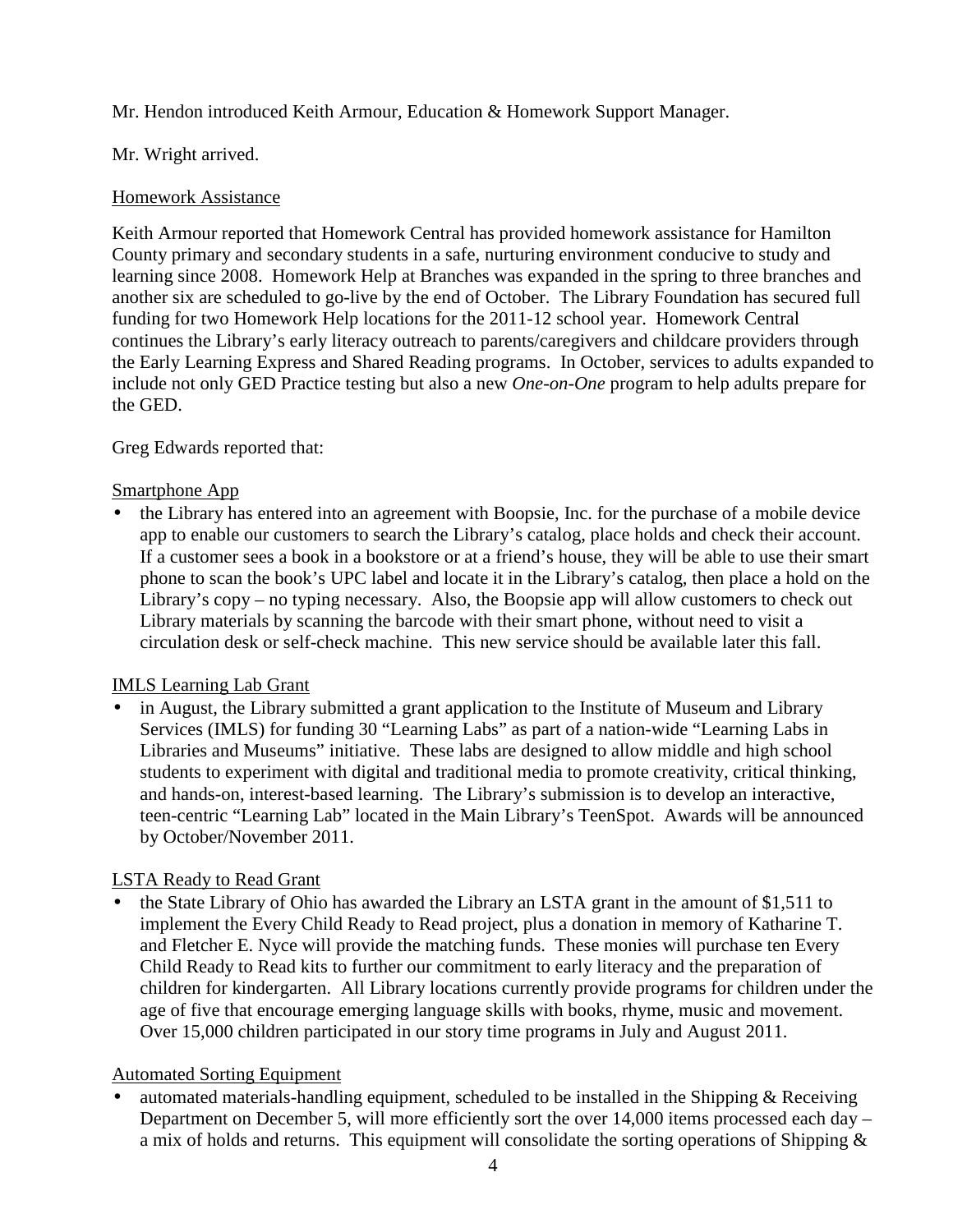Receiving and Circulation Services and will cut processing time from 16 hours to 8 hours each day. The equipment consists of a 27 bin sorter conveyor and two induction stations. Staff will scan each item at an induction station and place it on the conveyor; the sorting software, communicating with the Library's ILS, will divert or discharge the item into the appropriate destination tote. The equipment allows for all items in a tote (approximately 50) to be assigned to a single barcode, so that when the tote is processed at the receiving branch, staff can process an entire tote by scanning a single barcode. For some branches, who receive upwards of 30 totes per day, this translates into 30 scans versus 1,500. The merging of these two units, along with the resulting reassignment of staff, generates an annual operational savings of around \$165,000.

Amazon's Kindle eReader Compatible with Library eBooks

• customers are now able to search and download the Library's ebook collection with Amazon's Kindle e-book reader. The Kindle is the most popular eBook reader on the market and we anticipate a sharp increase in eBook circulation as a result of this change.

## Library Usage

Mr. Hendon reported that usage was up for the ninth straight month this year, with a year-to-date increase at 8.3%, or over 1 million more items circulating year-to-date than the same time last year. Both Main Library and branches were up and in virtually all areas of the collection. The only area of the collection not increasing is audiobooks in CD format; instead, Playaway and downloadable eaudiobooks have become the format of choice for audiobook listeners. The number of active Library cardholders is 398,524.

The top circulating items and statistical reports for the month of September were submitted.

Mr. Hendon moved that the Board approve the Library Services and Administration Committee report as submitted.

Voting for the motion: Mr. Hendon, Mrs. LaMacchia, Mr. Sittenfeld, Mr. Wright, Mr. Zaring and Mr. Moran … 6 ayes. The motion carried. **(35-2011)**

# **LIBRARY SERVICES AND ADMINISTRATION COMMITTEE REPORTS**

## **ADMINISTRATION**

Mr. Hendon reported that the Library Services and Administration Committee met October 6. Library Trustee Robert Hendon and staff member Kim Fender were in attendance. He presented Committee recommendations that the Board:

## Personnel Change Report

• approve the following personnel changes through October 1, 2011.

| <b>ACTION</b>     | <b>AGENCY</b>           | <b>POSITION TITLE</b>         | FTF. | <b>EMPLOYEE NAME</b>   | <b>EFFECTIVE</b><br><b>DATE</b> |
|-------------------|-------------------------|-------------------------------|------|------------------------|---------------------------------|
| <b>Retirement</b> | Processing              | <b>Processing Assistant I</b> |      | 1.00 Davis, Mary E.    | 08/31/11                        |
| <b>Retirement</b> | Madeira                 | Reference Librarian I         |      | 1.00 Hardt, Cynthia E. | 09/30/11                        |
| <b>Retirement</b> | Deer Park               | Branch Manager II             |      | 1.00 Holm. Kathryn M.  | 07/30/11                        |
| Retirement        | <b>Library Services</b> | Library Services Manager-East |      | 1.00 Ryan, Richard A.  | 09/30/11                        |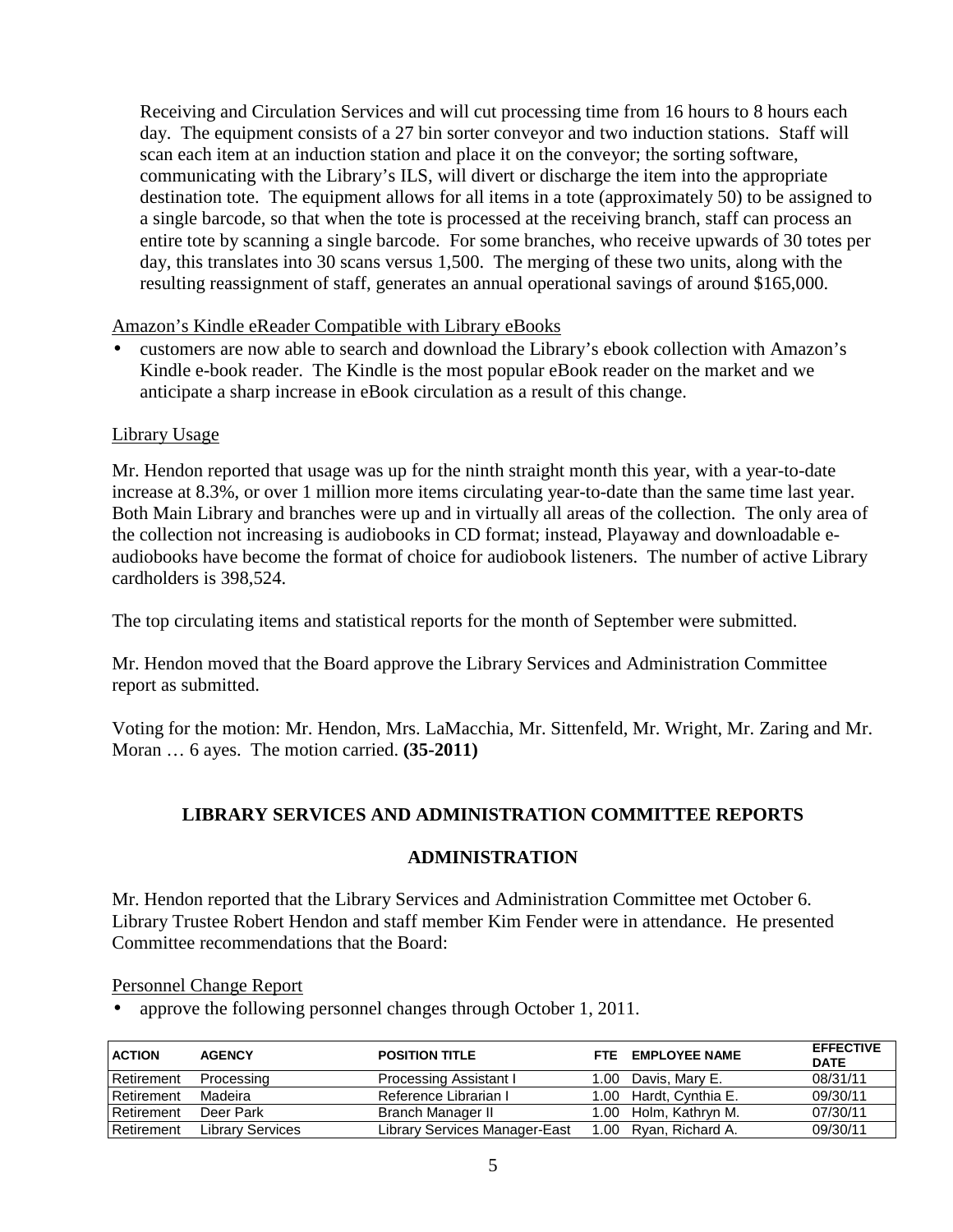| <b>ACTION</b>                                 | <b>AGENCY</b>                                        | <b>POSITION TITLE</b>                                  | <b>FTE</b>   | <b>EMPLOYEE NAME</b>                   | <b>EFFECTIVE</b><br><b>DATE</b> |
|-----------------------------------------------|------------------------------------------------------|--------------------------------------------------------|--------------|----------------------------------------|---------------------------------|
| Retirement                                    | North Central                                        | <b>Branch Manager III</b>                              | 1.00         | Snair, Dale S.                         | $\overline{09/3}0/11$           |
| Retirement                                    | Acquisitions                                         | <b>Acquisitions Receiving Lead</b>                     | 1.00         | Wilder, Carolyn A.                     | 08/31/11                        |
| Retirement                                    | <b>Library Services</b>                              | <b>Library Services Manager-West</b>                   | 1.00         | Wilkymacky, Catherine                  | 09/30/11                        |
| Promotion                                     | Materials Retrieval                                  | Materials Retrieval Manager                            | 1.00         | Anderson, Arpi C.                      | 08/21/11                        |
| Promotion                                     | Reading                                              | Children's Librarian I                                 | 1.00         | Anderson, Elizabeth G.                 | 09/18/11                        |
| Promotion                                     | <b>Education &amp; Homework</b>                      | Library Services Ass't II                              | 0.60         | Burke, Bryan C.                        | 08/21/11                        |
| Promotion                                     | <b>Cataloging Services</b>                           | Copy Cataloger                                         |              | 1.00 Dumont, Sally K.                  | 09/18/11                        |
| Promotion                                     | Deer Park                                            | <b>Branch Manager II</b>                               | 1.00         | Fields, Natalie R                      | 08/21/11                        |
| Promotion                                     | <b>Support Services</b>                              | <b>Digital Services Assistant</b>                      | 1.00         | Hershner, Claudia C.                   | 09/04/11                        |
| Promotion                                     | Acquisitions                                         | Serials Acquisitions Librarian                         | 1.00         | Hofstetter, Robin S.                   | 09/04/11                        |
| Promotion                                     | Green Township                                       | Library Services Ass't I                               | 1.00         | Hoppins, Kimberly M.                   | 07/24/11                        |
| Promotion                                     | Children's Learning Center Children's Librarian I    |                                                        | 1.00         | Jobson, Heather V.                     | 09/18/11                        |
| Promotion                                     | Information & Reference                              | Reference Librarian I                                  | 1.00         | Lang, Elizabeth M.                     | 09/18/11                        |
| Promotion                                     | <b>Cataloging Services</b>                           | Database/Unix Administrator                            | 1.00         | Menninger, David J.                    | 07/24/11                        |
| Promotion                                     | Computer Services                                    | <b>Computer Services Manager</b>                       | 1.00         | Schnelle, Ira R.                       | 09/04/11                        |
| Promotion                                     | Acquisitions                                         | Acquisitions Receiving Lead                            | 1.00         | Sierschula, Amy R.                     | 09/04/11                        |
| Promotion                                     | Miami Township                                       | <b>Branch Manager I</b>                                | 1.00         | Snyder, Lisa M.                        | 09/18/11                        |
| Promotion                                     | Information & Reference                              | Reference Librarian I                                  | 1.00         | Wedig, Bradley J.                      | 09/18/11                        |
| Promotion                                     | <b>Digital Services</b>                              | <b>Digital Services Assistant</b>                      | 1.00         | Wilson, Erin E.                        | 09/04/11                        |
| Promotion                                     | <b>Outreach Services</b>                             | <b>LSA III</b>                                         | 1.00         | Wood, Susan                            | 07/24/11                        |
| Appointment Sharonville                       |                                                      | <b>Student Shelver</b>                                 | 0.30         | Barton, Jocelyn M.                     | 09/18/11                        |
| Appointment Madeira                           |                                                      | <b>Student Shelver</b>                                 | 0.30         | Cedillo, Theodore R.                   | 09/18/11                        |
| Appointment Sharonville                       |                                                      | <b>Student Shelver</b>                                 | 0.30         | Coulson, John E.                       | 09/18/11                        |
|                                               | Appointment Monfort Heights                          | <b>Student Shelver</b>                                 | 0.25         | Diersing, Emily A.<br>Gilgen, Leesa M. | 09/18/11                        |
| Appointment Loveland<br>Appointment Bond Hill |                                                      | <b>Student Shelver</b><br>Homework Help Aide           | 0.20<br>0.30 | Hart, Mellita B.                       | 09/04/11                        |
| Appointment Harrison                          |                                                      | <b>Student Shelver</b>                                 | 0.30         | Huber, Christopher R.                  | 08/21/11<br>09/18/11            |
| Appointment Madeira                           |                                                      | <b>Student Shelver</b>                                 | 0.30         | Johns, Roman M.                        | 09/18/11                        |
| Appointment College Hill                      |                                                      | Homework Help Aide                                     | 0.30         | Lane, Samantha                         | 08/21/11                        |
| Appointment Loveland                          |                                                      | <b>Student Shelver</b>                                 | 0.20         | Leuenberger, Brennan                   | 09/18/11                        |
| Appointment Sharonville                       |                                                      | <b>Student Shelver</b>                                 | 0.30         | List, Megan R.                         | 09/18/11                        |
| Appointment Loveland                          |                                                      | <b>Student Shelver</b>                                 | 0.20         | Loomis, Katie R.                       | 09/18/11                        |
| Appointment Harrison                          |                                                      | <b>Student Shelver</b>                                 | 0.30         | McAdams, Kendra M.                     | 09/18/11                        |
|                                               | Appointment Delhi Township                           | Student Shelver                                        | 0.30         | McAfee, Kalyn L.                       | 09/18/11                        |
|                                               | Appointment Symmes Township                          | <b>Student Shelver</b>                                 | 0.30         | Manzi, Joel A.                         | 09/18/11                        |
| Appointment Loveland                          |                                                      | <b>Student Shelver</b>                                 | 0.20         | Moeller, Christian A.                  | 09/04/11                        |
| Appointment Northside                         |                                                      | Homework Aide                                          | 0.30         | Raney, Lisa A.                         | 08/21/11                        |
| Appointment Madeira                           |                                                      | <b>Student Shelver</b>                                 |              | 0.30 Schreiber, Michael E.             | 09/18/11                        |
| Appointment Madeira                           |                                                      | Student Shelver                                        | 0.30         | Sherritt, Marley C.                    | 09/18/11                        |
| Appointment Westwood                          |                                                      | <b>Student Shelver</b>                                 |              | 0.35 Skaggs, lain R.                   | 09/18/11                        |
|                                               | Appointment Symmes Township                          | <b>Student Shelver</b>                                 |              | 0.30 Steinberg, Rebecca                | 09/18/11                        |
| Appointment Blue Ash                          |                                                      | <b>Student Shelver</b>                                 | 0.25         | Tinney, Erin E.                        | 09/18/11                        |
| Appointment Loveland                          |                                                      | <b>Student Shelver</b>                                 | 0.20         | Walls, Logan G.                        | 09/18/11                        |
| Change                                        | Green Township                                       | LSA II                                                 | 1.00         | Biehl, Dianne E.                       | 08/07/11                        |
| Change                                        | <b>Children's Learning Center</b>                    | LSA II                                                 | 1.00         | Blye, Tangye F.                        | 08/07/11                        |
| Change                                        | <b>Circulation Services</b>                          | LSA I                                                  | 1.00         | Chow, Janet                            | 07/24/11                        |
| Change                                        | Oakley/Madisonville                                  | LSA I                                                  | 1.00         | Clark, Robert                          | 09/18/11                        |
| Change                                        | Information & Reference                              | LSA II                                                 | 0.50         | Donnermeyer, Molly E.                  | 08/07/11                        |
| Change                                        | <b>Facilities Help Desk</b>                          | Facilities Help Desk Clerk I                           | 1.00         | Duke, Charles W.                       | 08/07/11                        |
| Change                                        | Information & Reference                              | Shelver                                                | 0.50         | Finn, Julia A.                         | $\frac{08}{07/11}$              |
| Change                                        | <b>Outreach Services</b>                             | Shelver                                                | 0.50         | Fogle, Cheryl R.                       | 08/21/11                        |
| Change                                        | Genealogy & Local History<br>Information & Reference | Reference Librarian I/Indexer<br>Reference Librarian I | 1.00<br>1.00 | Headley, Stephen K.<br>Hill, Cynthia   | 08/07/11<br>08/07/11            |
| Change<br>Change                              | <b>Custodial Services</b>                            | Custodian-Floater                                      | 1.00         | Johnson, Bradley AR.                   | 09/25/11                        |
| Change                                        | Information & Reference                              | LSA II                                                 | 0.50         | Kemple, Steven M.                      | 08/07/11                        |
| Change                                        | Clifton                                              | LSA I                                                  | 1.00         | Loudermilk, Ronald M.                  | 07/24/11                        |
| Change                                        | Information & Reference                              | LSA II                                                 | 1.00         | Norman, David S.                       | 08/07/11                        |
| Change                                        | Covedale                                             | Reference Librarian                                    |              | 1.00 Perry, Amy M.                     | 09/18/11                        |
| Change                                        | College Hill/Wyoming                                 | LSA I                                                  |              | 1.00 Poynter, Jeff L.                  | 07/24/11                        |
| Change                                        | Information & Reference                              | $\overline{\text{LSA}}$ III                            |              | 1.00 Ramsey, Julie A.                  | 09/04/11                        |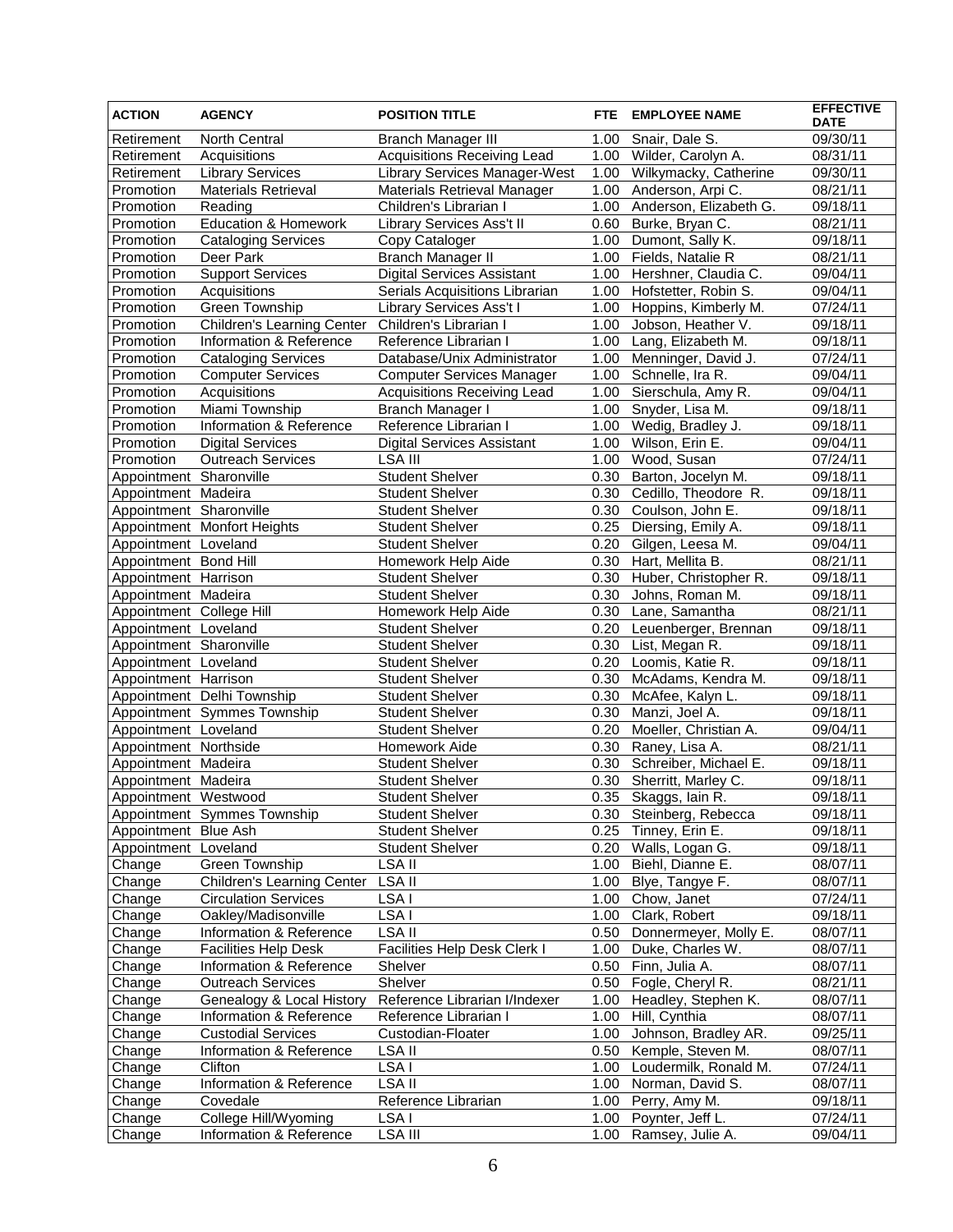| <b>ACTION</b> | <b>AGENCY</b>               | <b>POSITION TITLE</b>            | <b>FTE</b> | <b>EMPLOYEE NAME</b>      | <b>EFFECTIVE</b><br><b>DATE</b> |
|---------------|-----------------------------|----------------------------------|------------|---------------------------|---------------------------------|
| Change        | Information & Reference     | LSA <sub>II</sub>                | 0.50       | Stoner, Aquila D.         | 08/07/11                        |
| Change        | Information & Reference     | LSA II                           |            | 1.00 Thomas, Bethany A.   | 08/07/11                        |
| Change        | <b>Walnut Hills</b>         | Homework Help Aide               | 0.30       | Thomas, Songhay           | 08/21/11                        |
| Change        | Shipping & Receiving        | Sorter                           | 1.00       | Williams Jr., Leroy       | 09/18/11                        |
| Departure     | Sharonville                 | <b>Student Shelver</b>           | 0.30       | Barton, Meredith L.       | 08/20/11                        |
| Departure     | Oakley                      | Student Shelver                  | 0.30       | Cabell, Nicole M.         | 09/03/11                        |
| Departure     | Sharonville                 | <b>Student Shelver</b>           |            | 0.30 Conley, Austin T.    | 08/20/11                        |
| Departure     | Reading                     | Homework Help Aide               | 0.30       | Cruz-Maldonado, Vanessa   | 08/21/11                        |
| Departure     | Green Township              | LSA <sub>I</sub>                 | 0.50       | Davis, Olivia             | 08/31/11                        |
| Departure     | Loveland                    | <b>Student Shelver</b>           | 0.20       | Deitloff, Jacob B.        | 08/13/11                        |
| Departure     | Hyde Park                   | <b>Student Shelver</b>           | 0.25       | Dent, Laura A.            | 09/14/11                        |
| Departure     | <b>Outreach Services</b>    | Shelver/Page                     | 0.70       | Dovel, Jessica R.         | 09/01/11                        |
| Departure     | Loveland                    | <b>Student Shelver</b>           | 0.20       | Downey, Thomas S.         | 08/05/11                        |
| Departure     | Hyde Park                   | <b>Student Shelver</b>           | 0.25       | Dubin, Samuel N.          | 09/14/11                        |
| Departure     | Loveland                    | <b>Student Shelver</b>           | 0.20       | Evans, Kaitlin J.         | 08/13/11                        |
| Departure     | Westwood                    | <b>Student Shelver</b>           |            | 0.35 Fluegeman, Mariele   | 08/06/11                        |
| Departure     | Pleasant Ridge              | LSA I                            | 0.50       | Goodnow, Thomas R.        | 08/18/11                        |
| Departure     | Processing                  | <b>Processing Assistant II</b>   | 1.00       | Harley, Tabitha A.        | 09/09/11                        |
| Departure     | Computer Services           | <b>Computer Services Manager</b> |            | 1.00 Harper, Cheryl A.    | 08/11/11                        |
| Departure     | Symmes Township             | <b>Student Shelver</b>           | 0.30       | Hoevenaar, Rebecca J.     | 08/17/11                        |
| Departure     | Groesbeck                   | LSA I                            | 0.50       | Holthus, Debra K.         | 09/17/11                        |
| Departure     | <b>Blue Ash</b>             | <b>Student Shelver</b>           | 0.25       | Howard, Frederick S.      | 08/24/11                        |
| Departure     | Symmes Township             | Student Shelver                  | 0.30       | Howard, Henry R.          | 07/18/11                        |
| Departure     | Acquisitions                | <b>Acquisitions Ass't I</b>      |            | 1.00 Hustmyer, Timothy C. | 09/27/11                        |
| Departure     | Materials Retrieval         | Page                             | 0.50       | Jaspers, Jennifer E.      | 08/20/11                        |
| Departure     | Madeira                     | <b>Student Shelver</b>           | 0.30       | Joseph, Robert M.         | 08/27/11                        |
| Departure     | <b>Blue Ash</b>             | <b>Student Shelver</b>           | 0.25       | Knizner, Kristina M.      | 08/13/11                        |
| Departure     | North Central               | <b>Student Shelver</b>           | 0.30       | Kutcher, Hannah L.        | 09/17/11                        |
| Departure     | Loveland                    | <b>Student Shelver</b>           | 0.20       | Lally, Ryann E.           | 08/10/11                        |
| Departure     | <b>Materials Retrieval</b>  | Page                             | 0.50       | Leach, Casey S.           | 08/20/11                        |
| Departure     | <b>Symmes Township</b>      | <b>Student Shelver</b>           | 0.30       | Linnevers, Kevin A.       | 09/16/11                        |
| Departure     | Symmes Township             | <b>Student Shelver</b>           | 0.30       | Lucian, Marisa N.         | 08/17/11                        |
| Departure     | Miami Township              | Branch Manager I                 | 1.00       | McCoy, Julie M.           | 07/27/11                        |
| Departure     | <b>Circulation Services</b> | LSA I                            | 0.50       | Meadows, Elizabeth L.     | 09/26/11                        |
| Departure     | Green Township              | <b>Student Shelver</b>           | 0.30       | Moening, Kelly A.         | 10/01/11                        |
| Departure     | Information & Reference     | Shelver                          | 0.50       | Morris, Grace K.          | 09/16/11                        |
| Departure     | Information & Reference     | LSA II                           | 0.50       | Morris, Matthew W.        | 08/12/11                        |
| Departure     | Madeira                     | <b>Student Shelver</b>           |            | 0.30 Penn, Shelby K.      | 07/27/11                        |
| Departure     | TechCenter                  | <b>LSA II</b>                    |            | 0.50 Powell, John U.      | 09/02/11                        |
| Departure     | Information & Reference     | Shelver                          |            | 0.50 Powers, Mary Ann     | 09/28/11                        |
| Departure     | Symmes Township             | <b>Student Shelver</b>           |            | 0.30 Reed, Olivia A.      | 09/20/11                        |
| Departure     | Development                 | Development Director             | 1.00       | Reusing, John R.          | 09/30/11                        |
| Departure     | Harrison                    | <b>Student Shelver</b>           | 0.30       | Rose, Sarah J.            | 09/29/11                        |
| Departure     | Covedale                    | LSA II                           | 0.50       | Sampson, Andrea D.        | 09/16/11                        |
| Departure     | Madisonville                | LSA I                            | 0.50       | Sams, Lori L.             | 08/12/11                        |
| Departure     | Madeira                     | <b>Student Shelver</b>           | 0.30       | Sanders, Dory R.          | 09/02/11                        |
| Departure     | North Central               | <b>Student Shelver</b>           | 0.30       | Schneider, Lauren N.      | 09/09/11                        |
| Departure     | Madeira                     | <b>Student Shelver</b>           | 0.30       | Schreiber, Matthew L.     | 08/05/11                        |
| Departure     | <b>Blue Ash</b>             | <b>Student Shelver</b>           | 0.25       | Stagge, Nicole K.         | 08/06/11                        |
| Departure     | Clifton                     | LSA I                            | 0.50       | Topping, Karlen E.        | 09/03/11                        |
| Departure     | Madisonville                | Homework Help Aide               | 0.30       | Vargas, Michelle          | 08/05/11                        |
| Departure     | Mt. Healthy                 | LSA I                            | 0.50       | Wood, Kathleen M.         | 09/30/11                        |
| Departure     | TeenSpot                    | <b>Student Shelver</b>           | 0.25       | Zust, Christopher B.      | 08/20/11                        |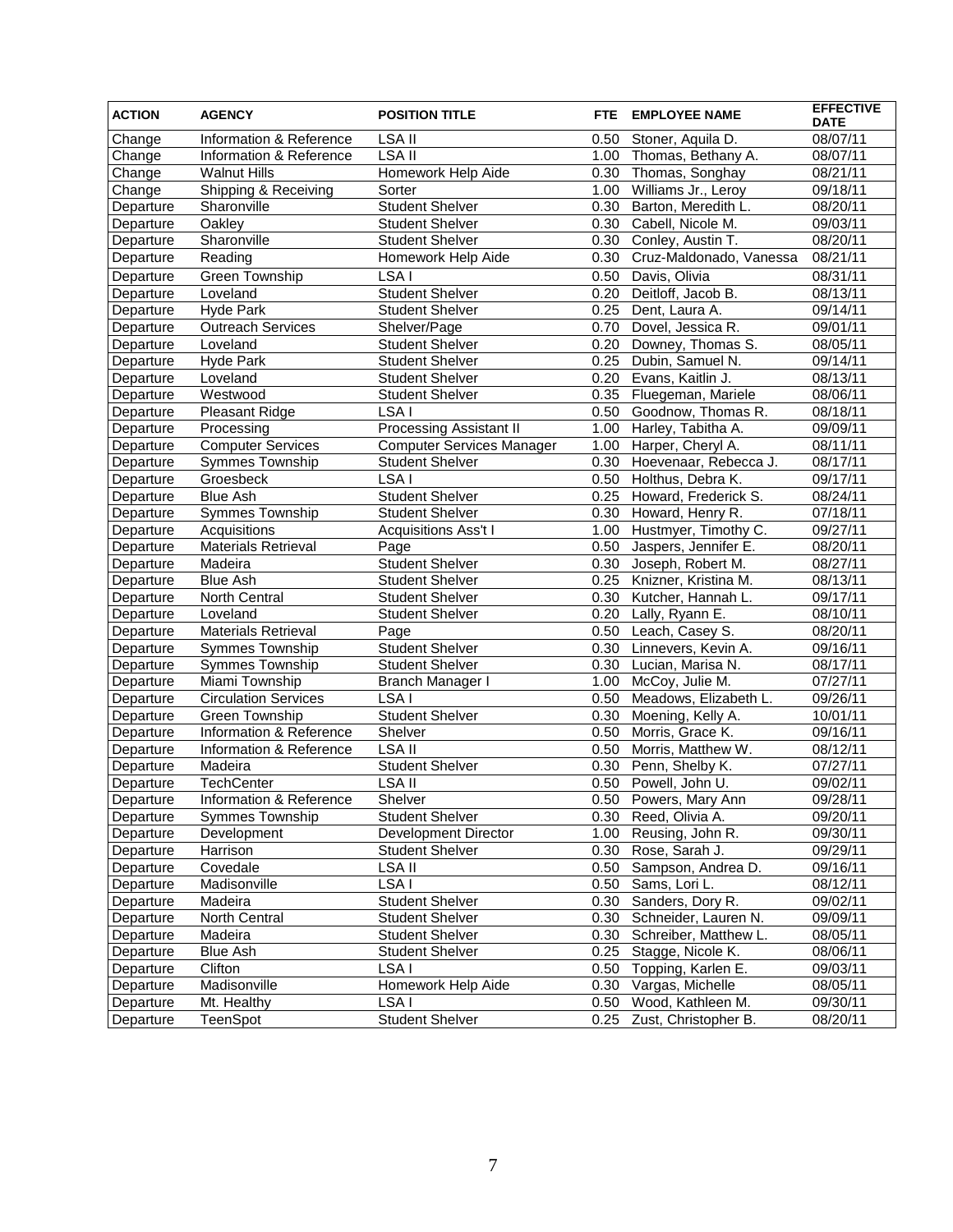Vacation, Holiday and Sick Leave – Paid Time Off – Premium Hours - Other Related Policies

• approve revisions to current policies, effective December 25, 2011, to not only reduce long-term liabilities but also to provide more flexibility in scheduling staff and in programming payroll and human resource functions.

Recommended changes would combine the total amount of vacation, open holiday and anniversary holiday hours into one paid time off (PTO) increment, reduce the maximum accumulations for employees hired after the effective date of the policy (12/25/2011) and restrict the use of Paid Time Off until a staff member has completed 26 weeks of employment.

Changes to the Sick Leave Policy would combine the current three tiers of sick leave into one balance and eliminate the option for additional annual hours. The maximum accumulation for current full-time staff remains at 1,920 hours; for new staff it changes to 1,680 hours. Part-time staff accumulation remains at 480 hours. At retirement or death, employees would be paid for their sick leave balance in excess of 1,440 hours; up to 480 hours for current employees and up to 240 hours for new hires.

The Sick Leave Policy also includes a temporary pay-out provision for current staff eligible to retire within one year of the effective date of the new policy (12/25/2011) to receive the current vested sick leave balance up to the maximum of 480 hours.

Changes to the Hours of Work Policy would eliminate premium pay for all but third shift schedules. An employee who works at least 7 hours between 11:30 pm and 7:30 am would be paid one additional hour as premium pay.

These changes would result in elimination of the current *Vacation Policy,* amendments to other policies – *Holiday, Sick Leave, Hours of Work, Retirement, Temporary Employees, Unpaid Personal Leave of Absence* and the addition of a new *Paid Time Off Policy.* 

## **Hours of Work Policy**

We establish the time and duration of working hours as required by workload and production flow, customer service needs, and the efficient management of personnel resources.

The workweek is Sunday through Saturday, beginning and ending at midnight on Saturday. The normal workday for fulltime staff members is 8-10 consecutive hours of work with an unpaid meal period totaling a 40 hour work week.

The workweek for part -time staff members is the number of hours they are hired to work.

Rest breaks are considered time worked. The work schedule for all staff members is determined by their department head. Full-time and part-time staff members will be informed of their daily schedule of hours of work, including meal period and rest breaks, and of any changes deemed necessary by their immediate supervisor.

Staff member attendance at lectures, meetings and training programs are considered hours of work if such attendance is approved by the Library.

Agency supervisors may, at their discretion, allow staff members to make up lost time during the same week in which lost time occurs.

#### **Overtime**

Agency managers, with the approval of the Executive Director may schedule overtime when deemed necessary. (See Overtime policy)

#### **Premium Hours**

Staff who are regularly scheduled to work at least 7 hours between 11:30 pm and 7:30 am would be paid one additional hour as premium pay.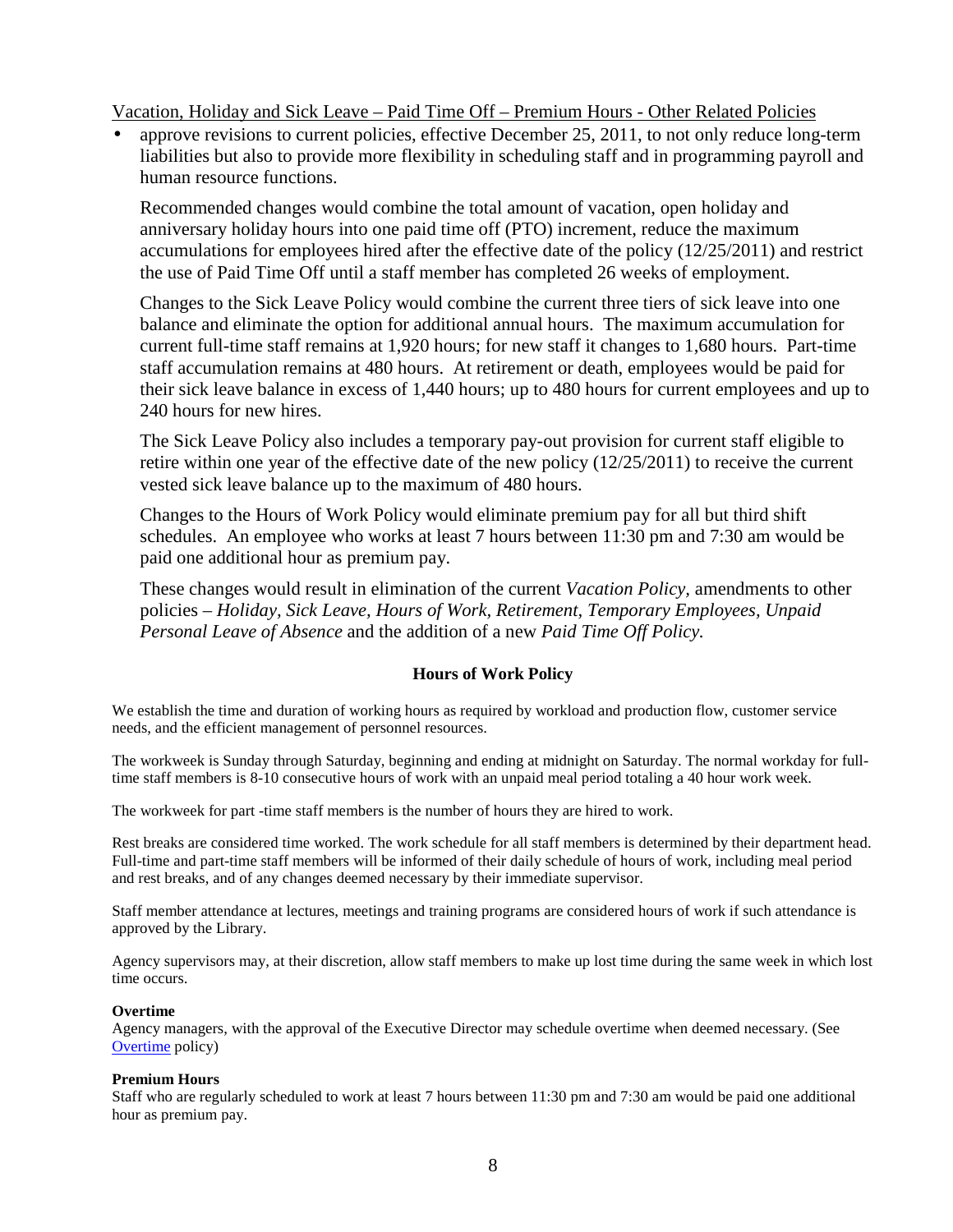#### **Paid Time Off Policy**

The Library grants Paid Time Off (PTO) to employees regularly scheduled to work at least 20 hours per week.

#### **Full-Time Employees**

- a) Grade 8 and above. Full-time employees in Grades 8 and above are granted up to 27 days (216 hours) of PTO per year.
- b) Below Grade 8. New full-time employees at Grade 7 or lower are granted up to 16 days (128 hours) of PTO in their initial year of employment. This annual PTO benefit increases by one day (8 hours) for each year of service up to a maximum benefit of 27 days of PTO per year in accordance with the schedule attached as Appendix A.
- c) Minimum Hours. No PTO is awarded to any full-time employee for a payroll period in which the employee is compensated for less than 80 hours.

#### **Part-Time Employees**

Regular part-time employees working at least 20 hours per week are awarded PTO at one half the rate applicable to their full-time counterparts. No PTO is awarded to any part-time employee for a payroll period in which the employee is paid less than their authorized hours.

#### **General Provisions**

- a) Scheduling. PTO may be taken throughout the year in minimum increments of 15 minutes and must be scheduled with approval of the appropriate supervisor.
- b) Accrual and Use New Employees. PTO benefits accrue from the start of employment for all new full time and part time employees. PTO benefits may not be used until after 26 weeks of employment.
- c) Accumulation Maximums. Unused PTO for full-time employees in any year may be accumulated and carried forward to the next year. The following limits apply:

**Employees hired before 12/25/2011:** For full-time employees the maximum accumulation is 568 hours, in excess of which any accruable PTO is forfeited. The maximum accumulation by part-time employees is 264 hours. **Employees hired 12/25/2011or later:** For full-time employees the maximum accumulation is 264 hours, in excess of which any accruable PTO is forfeited. The maximum accumulation by part-time employees is 132 hours.

- d) Payout upon status change. When a full-time employee transfers to part time status, the employee shall be paid for all vested PTO in excess of the part-time maximum.
- e) Payout upon separation from service. Upon separation from service for any reason, employees of at least 26 weeks will receive a lump sum payment for their vested PTO at their current rate of pay. If an employee dies in service, this payment will be made to their estate.

#### **Sick Leave Policy**

The Library grants paid leave to staff members to cover personal illness, doctor's appointments, and, to a limited extent, family illnesses.

**Accrual by Full-Time Staff Members.** Sick leave is awarded at the rate of 120 hours per calendar year. Sick leave balances remaining at the end of one year may be carried forward to the next. Sick leave accumulates up to a maximum of 1,920 hours, or 1,680 hours for new employees hired after (effective date).

**Accrual by Part-Time Staff Members.** Sick leave is awarded to regular part-time staff members working at least 20 hours per week at the rate 60 hours per calendar year. Sick leave balances remaining at the end of one year may be carried forward to the next. Sick leave accumulates up to a maximum of 480 hours.

**Part/Full-Time Transfers.** Accumulated sick leave balances carry over if a staff member changes between full-time and part-time status.

**Sick Leave Usage**. Sick leave may be used in 15 minute increments for any physical or mental disability which incapacitates a staff member for work. With supervisor approval, sick leave may be used for personal medical treatment or for an illness or doctor's appointments in the staff member 's immediate family  $-$  *i.e.*, father, mother, step-parent, sister, brother, spouse, child, or household resident. A doctor's certificate is required when a staff member is absent from work due to illness for more than 5 consecutive days or as deemed necessary by the staff member's supervisor.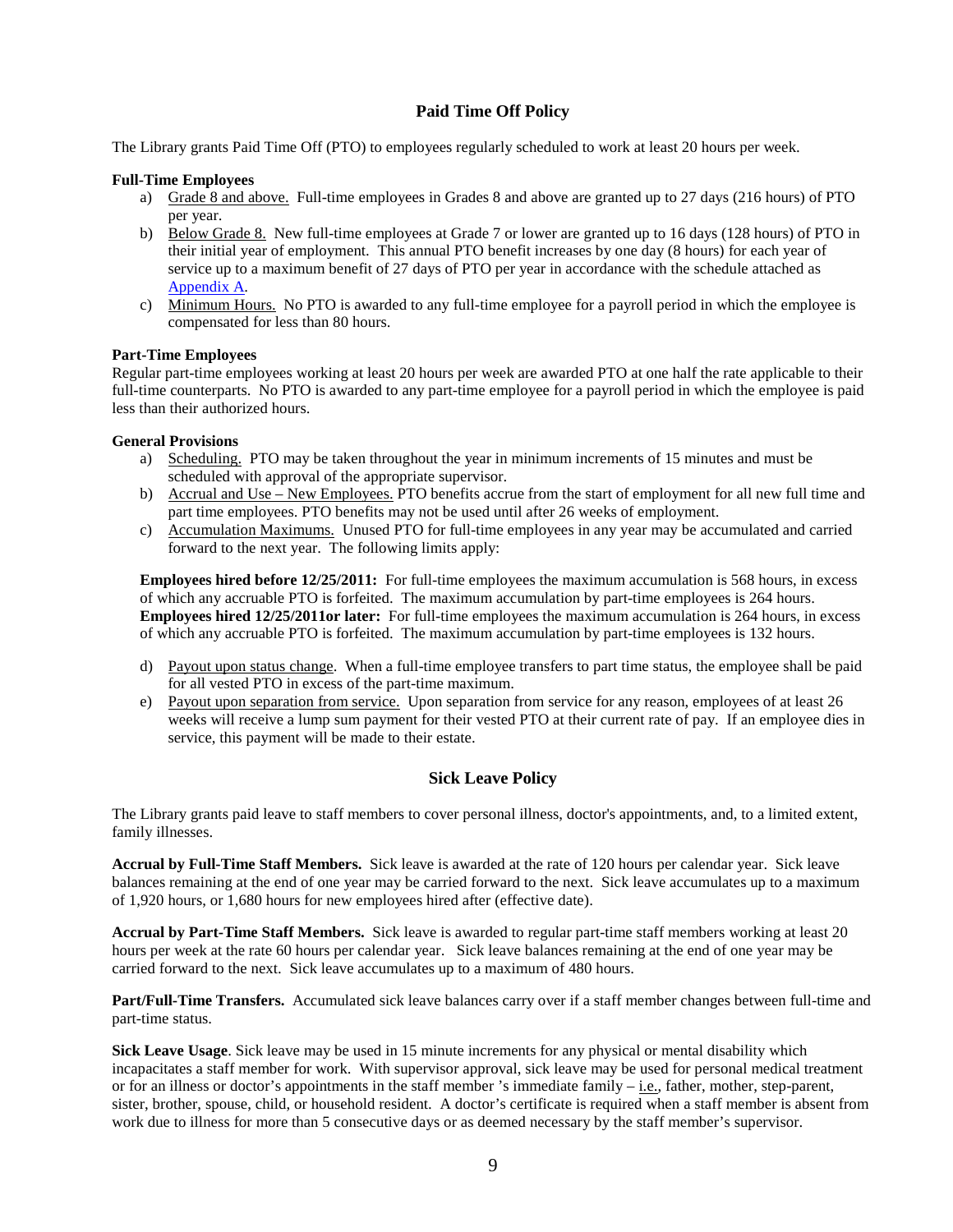**Pay-Out.** Full-time staff members who retire from the Library with proper notice shall receive a lump sum payment, at their current rate of pay, for the amount of unused sick leave over 1,440 hours. If a staff member dies in service, this payment will be made to their estate. There is no sick leave payout to any staff member who resigns or is discharged.

**Temporary Pay-Out Provision**. A staff member who is eligible to retire on the effective date of this policy (12/25/2011) and who retires within one year may instead receive a lump sum payment of their Column C (vested) sick leave under the prior policy. The hours paid under this provision will not exceed the staff member's current sick leave balance.

#### **Retirement Policy**

Staff members are eligible for normal retirement when they have met any of the age/service thresholds established by the Ohio Public Employees Retirement System.

Retiring staff members will be paid for any unused Paid Time Off (PTO) in a lump sum at their current hourly rate. In addition, staff members will be paid for any unused sick leave in excess of 1,440 hours at their current hourly rate.

At their retirement, full-time staff members may be granted one week of pay at their current hourly rate for each five years of full-time service, up to a maximum of four weeks of pay. Should a full-time staff member who meets the age/service thresholds established by the Ohio Public Employees Retirement System die before retirement, this benefit will be paid to the staff member's estate.

#### **Temporary Employees Policy**

Temporary employees are defined as individuals hired for a limited period of time not to exceed one year. Such employees, regardless of the number of hours worked per week, do not receive paid time off, sick leave, medical insurance or any other fringe benefits other than those mandated by law.

When temporary help is required to maintain service, a Request for Temporary Help must be completed and forwarded to the Human Resources Director for appropriate approval

#### **Unpaid Personal Leave of Absence Policy**

There may be a time when you may want time away from work for compelling personal reasons. If you are a regular full time or part time employee, you may be granted an Unpaid Personal Leave of Absence if the needs of the Library can be met with existing staffing. When existing staffing cannot cover the needs of the Library or when the job requires special skills/knowledge or extensive training, an Unpaid Personal Leave of Absence may be granted without reinstatement rights. The benefits and privileges associated with an Unpaid Personal Leave of Absence are outlined in the Guidelines.

An Unpaid Personal Leave of Absence enables an eligible employee to take time off to deal with a personal situation not covered by the Library's other leave of absence policies (PTO, educational, professional or sick leave).

An Unpaid Personal Leave of Absence requires a written request and the approval of the manager and with Human Resources' concurrence. The granting of the leave request shall be at the discretion of the Library. The initial leave is up to one pay period (10 business days), which can be extended one additional pay period to a maximum of 20 business days.

#### **Holiday Policy**

It is the policy of the Library to permit staff members to be absent from work to observe certain holidays.

| <b>HOLIDAY</b>   | <b>DATE OBSERVED</b>                 |
|------------------|--------------------------------------|
| New Year's Day   | January 1                            |
| Memorial Day     | Last Monday in May                   |
| Independence Day | July 4                               |
| Labor Day        | 1 <sup>st</sup> Monday in September  |
| Thanksgiving Day | 4 <sup>th</sup> Thursday in November |
| Christmas Eve    | December 24                          |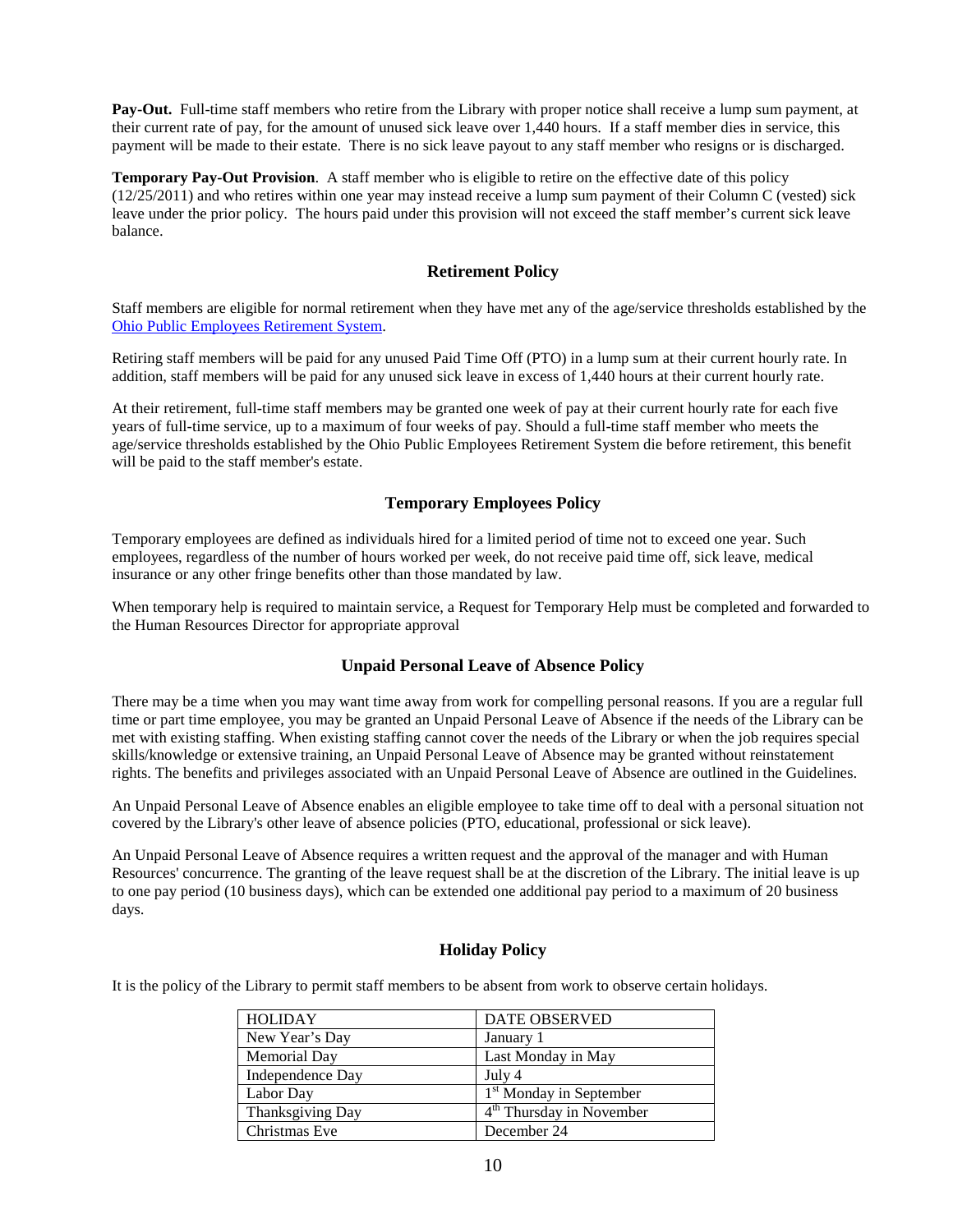| <b>HOLIDAY</b> | <b>DATE OBSERVED</b> |
|----------------|----------------------|
| Christmas Dav  | December 25          |

#### **Employee Eligibility:**

- Full time employees are granted 8 hours for each holiday.
- 2 hours for staff in authorized position of less than 20 hours per week
- 4 hours for staff in authorized positions of 20-39 hours per week
- Temporary staff members will not be compensated for holidays.

**Use:** Holiday hours are granted and payable on the date observed. Holiday hours may not be escrowed for use at a later time. Employees who are schedule to work on closed holidays will be compensated for the hours they work plus the holiday time.

**Accumulation & Payout:** Holiday hours do not accumulate and are not subject to payout.

**Other Legal Holidays:** The Library does not close on the following legal holidays. Holiday time is not granted, but rather is included as part of Paid Time Off.

| Martin Luther King Day | 3 <sup>rd</sup> Monday in January  |
|------------------------|------------------------------------|
| President's Day        | 3 <sup>rd</sup> Monday in February |
| Columbus Day           | $2nd$ Monday in October            |
| Veteran's Day          | November 11                        |

## Compensation

- approve a 1% Salary Schedule increase effective October 30, 2011 (first paid on November 17) and lift the freeze on earned merit increases for performance reviews conducted in 2012.
- approve a 1% increase in the annual salary of the Executive Director and Fiscal Officer, effective October 30, 2011, and pro-rated for the four remaining pay periods. This results in an annual increase of \$256 for the Executive Director and \$208 for the Fiscal Officer.

The cost of these increases will be covered by savings from measures already taken, including the policy revisions in this report.

## Karline Brown and Heisel Dunlap Funds

• approve reestablishing the purpose of the Karline Brown Fund and the Heisel Dunlap Fund to **internal and external staff training and development programs, conference and seminars**. These funds were established with a mechanism for changing the designated purpose.

Mr. Hendon moved that the Board approve the Library Services and Administration Committee recommendations as submitted, including personnel changes, policy revisions, compensation changes and reestablishing the fund purposes. Mr. Sittenfeld seconded.

Voting for the motion: Mr. Hendon, Mrs. LaMacchia, Mr. Sittenfeld, Mr. Wright, Mr. Zaring and Mr. Moran … 6 ayes. The motion carried. **(36-2011)**

## **FISCAL OFFICER'S REPORT**

Ms. Schoettker reported that: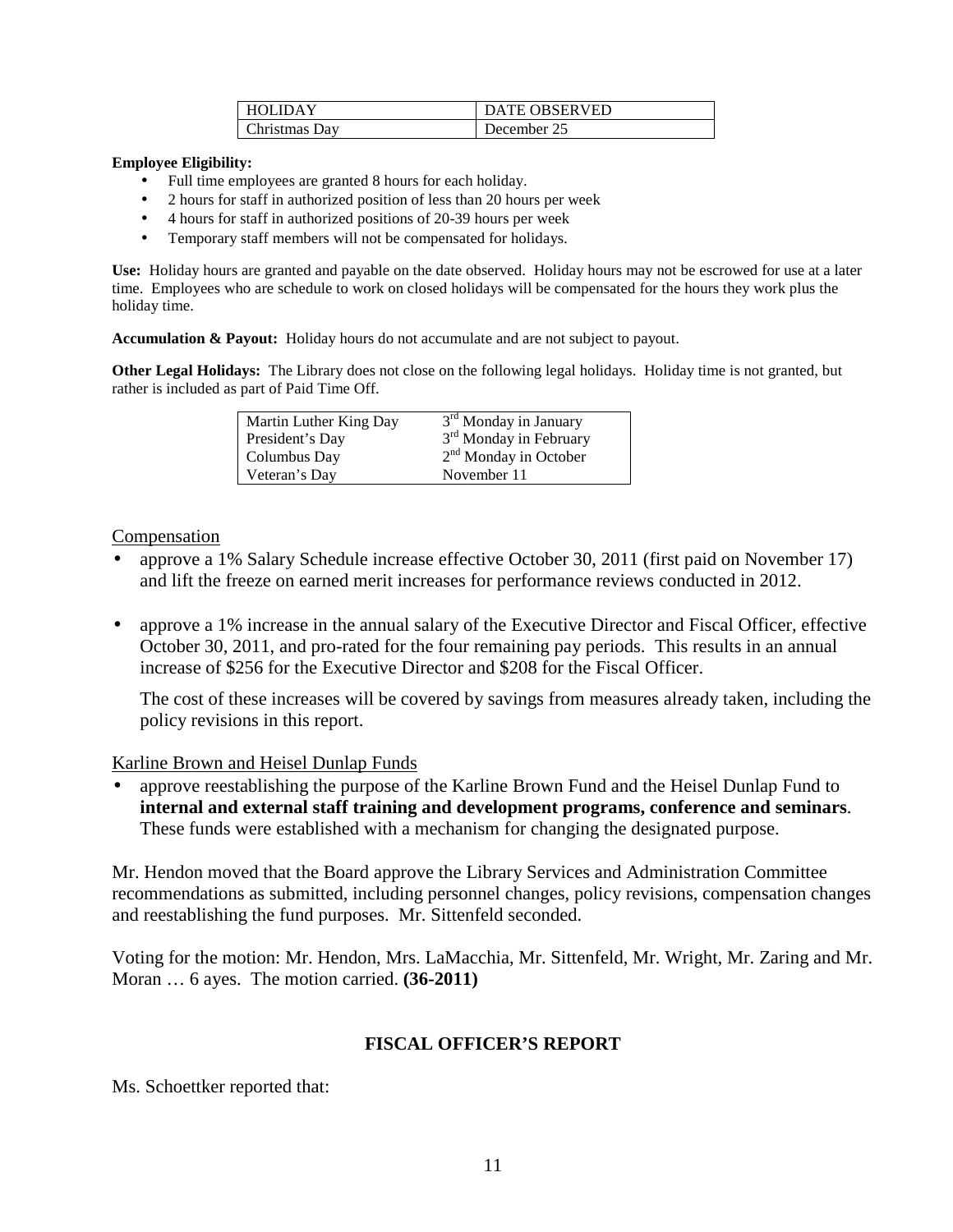## Auditor of State Award with Distinction

• the Library has received again the *Auditor of State Award with Distinction,* which is given to entities that file an annual Comprehensive Annual Financial Report (CAFR) and timely financial reports in accordance with GAAP, as well as receive a "clean" audit report. This award is a direct result of the work of Molly DeFosse in the Fiscal Office, who prepares the financial statements for the CAFR and manages the annual audit.

## Governmental Revenue – Annual Comparisons

• Public Library Fund - new state-legislated reductions to Public Library Fund (PLF) revenue began in August. Increased revenue in the first part of this year will help to offset losses in the later part of the year, resulting in a total distribution of \$37.6 million. This is a 2.6% increase over 2010, but 3.6% less than 2009.

In 2012, PLF revenue will drop to \$35.5 million. The last time State revenue was below \$36 million was in 1990.

• Property Tax - The County has distributed the bulk of this year's property tax revenue and their \$19.6 million estimate appears to be on target. Gross receipts are slightly less than last year but because there are no election expenses to repay this year, net receipts are slightly higher. A new deduction was taken from the last distribution - \$806.38 in TIF adjustments for Montgomery and Lockland.

The County Auditor estimates 2012 property tax revenue at \$1.8 million or 9.2% less than this year, the result of recent property reevaluations.

|                            | 2009<br><b>Actual</b> | 2010<br>Actual | 2011<br>Actual & Est | 2012<br><b>Estimated</b> |
|----------------------------|-----------------------|----------------|----------------------|--------------------------|
| <b>Public Library Fund</b> | \$39,066,949          | \$36,702,540   | \$37,647,070         | \$35,515,843             |
| <b>Tax Levy</b>            |                       |                |                      |                          |
| Gross Receipts             |                       | 19,691,611     | 19,620,000           | 17,822,665               |
| - Less Fees                |                       | (239, 664)     | (245,000)            | (214,000)                |
| - Less Election Expense    |                       | (174,050)      | $\overline{0}$       | $\overline{0}$           |
| Net Receipts               | 0.00                  | \$19,277,897   | \$19,375,000         | \$17,608,665             |
| Year to Date Total         | \$39,066,949          | \$55,980,437   | \$57,022,070         | \$53,124,508             |

As reported at the Joint Committee Meeting in August, these funding reductions do not require *immediate* emergency action because the Library administration successfully prepared for them with a series of cost containment and reduction measures. However, expenses next year are likely to exceed revenue and that gap between revenue and expenditure will continue to get worse each year. That means that the savings we have worked so hard to generate since last year must begin to be spent next year. Although our savings should carry us through 2012 and perhaps 2013, it will certainly run out by 2014.

In 2009, as we were spending the last of a prior savings and working to get our tax levy approved, we covered our expenses by using several million dollars in capital and gift funds. Those back-up monies are now gone. Unless state revenue takes a dramatic and unanticipated upward turn in mid-2013 or unless we go back to Hamilton County voters a year early to increase property tax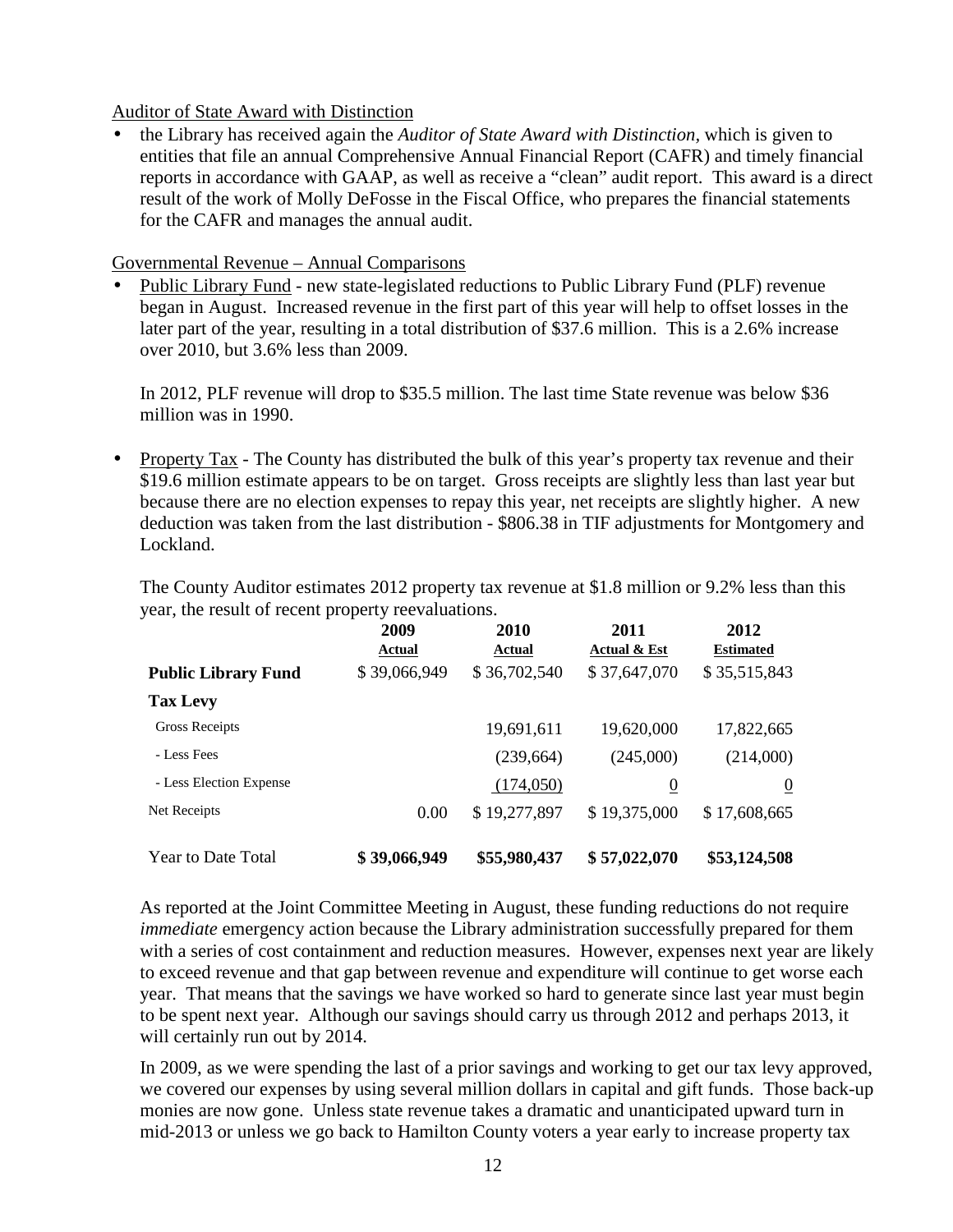revenue (and a new levy passes), we will not be able to legally appropriate enough in 2014 to continue to operate at current levels. We can start now to gradually make major, long-term changes or we can wait and take emergency action in one to two years. The longer the decisions are delayed, the more immediate and severe the cuts must be.

### Monthly Financial Reports

• the financial reports were submitted for the periods ending August 31 and September 30, 2011.

### Investment Reports

• the investment report were submitted for the months ending August 31 and September 30, 2011.

Mr. Hendon moved that the Board approve the Fiscal Officer's Report including the financial and investment reports as submitted. Mr. Wright seconded.

Voting for the motion: Mr. Hendon, Mrs. LaMacchia, Mr. Sittenfeld, Mr. Wright, Mr. Zaring and Mr. Moran (except pass on investment report) … 6 ayes. The motion carried. **(37-2011)** 

## **FINANCE AND AUDIT COMMITTEE REPORTS**

Mr. Zaring recommended that:

### Revisions to 2011 Annual Appropriations & Estimated Resources

1. revisions to estimated resources be authorized as follows:

| LSTA Fund                         | Revision    |
|-----------------------------------|-------------|
| <b>Intergovernmental Receipts</b> | \$82,523.00 |

## 2. revisions to annual appropriations be authorized as follows:

| <b>LSTA Fund</b>                           |            | Revision       |
|--------------------------------------------|------------|----------------|
| Supplies                                   |            | \$19,793.00    |
| <b>Purchased &amp; Contracted Services</b> |            | 8,000.00       |
| Capital Outlay                             |            | 54,730.00      |
|                                            | Net Change | \$82,523.00    |
| Gift Fund                                  |            | Revision       |
| Supplies                                   |            | \$ (27,005.00) |
| Capital Outlay                             |            | 27,005.00      |
|                                            | Net Change | \$0.00         |

These revisions provide for two new LSTA grants – federal funds for the UC Conservation Lab at \$81,012 and Ohio Ready to Read toolkits at \$1,511, plus local matching funds (using Gift Funds) for the Conservation Lab at \$27,005. The local funds for the Ohio Ready to Read grant fit within current appropriations. Because the LSTA Fund changes result in a net increase in annual estimated resources and appropriations, they must be submitted to the Hamilton County Budget Commission for amended certification.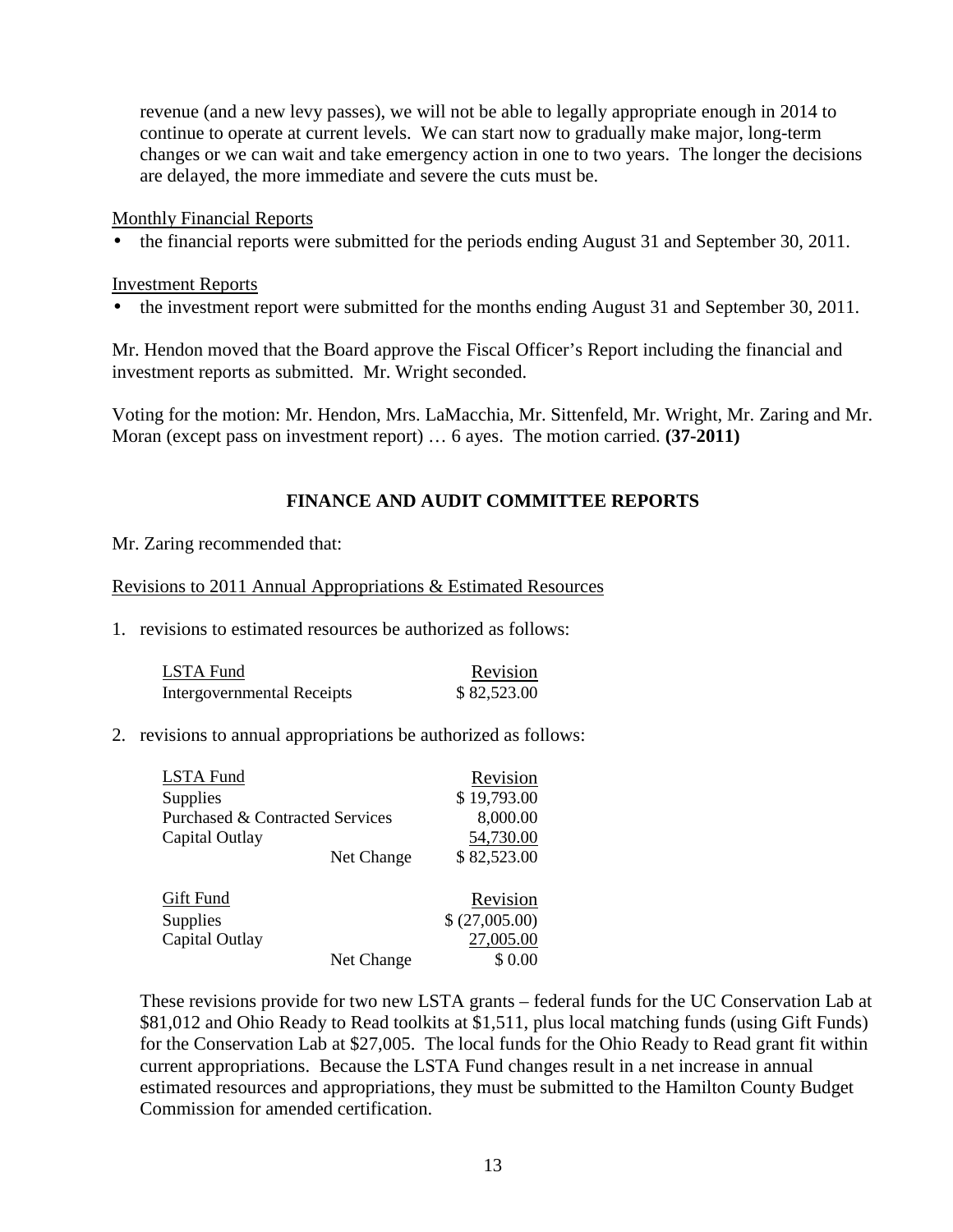Capital Funds Transfer

• **\$2,500,000** be transferred from the **General Fund** to the **Building and Repair Fund.** The funds will be used next year for either the next Ongoing Maintenance project or a new St. Bernard project, per future Board approval.

Mr. Hendon moved that these items be approved as submitted. Mrs. LaMacchia seconded.

Voting for the motion: Mr. Hendon, Mrs. LaMacchia, Mr. Sittenfeld, Mr. Wright, Mr. Zaring and Mr. Moran … 6 ayes. The motion carried. **(38-2011)**

### Resolution Accepting Tax Levy Amount and Rate

Mr. Zaring reported that the following resolution for acceptance of 2012 tax levy rates and amounts must be approved and returned to Hamilton County Auditor Dusty Rhodes before October 24.

## **Resolution Accepting the Amounts and Rates as Determined by the Budget Commission & Authorizing the Necessary Tax Levies and Certifying Them to the County Auditor**

Board of Trustees Rev. Code, Secs. 5705.34

**WHERE AS**, This Board of Trustees of the Public Library of Cincinnati and Hamilton County in accordance with the provisions of law has previously adopted a Tax Budget for the next succeeding fiscal year commencing January  $1<sup>st</sup>$ , 2012; and

**WHERE AS**, The Budget Commission of Hamilton County, Ohio, has certified its action thereon to this Board together with an estimate by the County Auditor of the rate of each tax necessary to be levied by this Board and what part thereof is without, and what part within the ten mill limitation; therefore be it

**RESOLVED**, By the Board of Trustees of the Public Library of Cincinnati and Hamilton County, Hamilton County, Ohio, that the amounts and rates, as determined by the Budget Commission in its certification, be and the same are hereby accepted; and be it further

**RESOLVED**, By that there be and is hereby levied on the tax duplicate of said Joint District the rate of each tax necessary to be levied within and without the ten mill limitation as follows:

#### Schedule A & Schedule B

and be it further

**RESOLVED**, That the Clerk of this Board be, and is hereby directed to certify a copy of the Resolution to the County Auditor of Hamilton County.

**Schedule A** and **Schedule B** state that the County Auditor estimates that \$17,822,665 will be derived from a 1 mill levy for the Public Library from levies outside the 10M limitation. This levy was authorized on November 3, 2009 for a period of 5 years.

Mr. Sittenfeld moved that the Resolution be approved as submitted. Mr. Zaring seconded.

Voting for the motion: Mr. Hendon, Mrs. LaMacchia, Mr. Sittenfeld, Mr. Wright, Mr. Zaring and Mr. Moran … 6 ayes. The motion carried. **(39-2011)**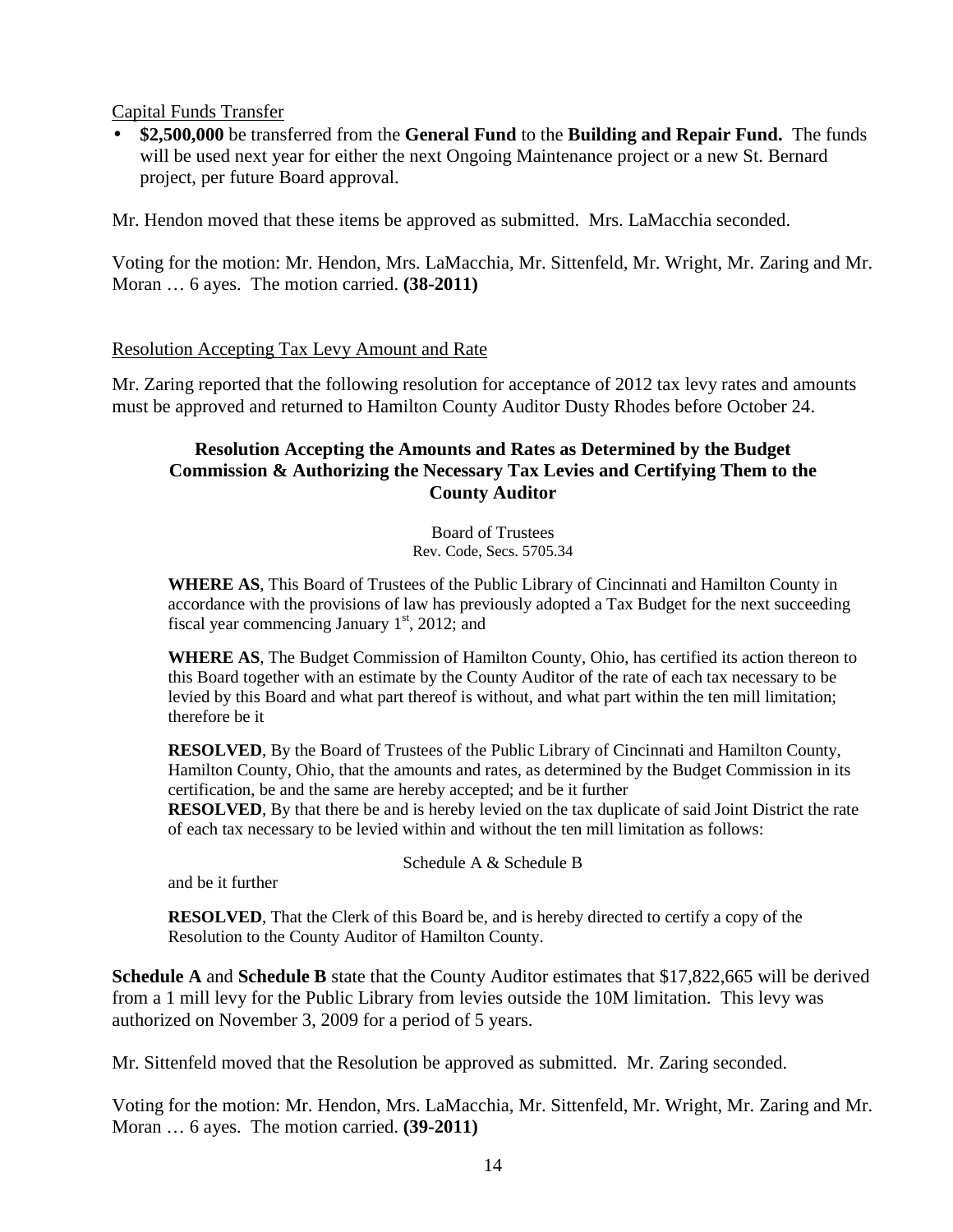# **FACILITIES COMMITTEE REPORT**

Mr. Hendon recommended that the Board:

## Pleasant Ridge Branch ADA Project

1. confirm the following change orders, approved in accordance with the contingency:

- Change Order in the amount of \$4,110.00 to Custom Glass and Glazing for 2 additional auto door openers.
- Change Order in the amount of \$12,122.32 to Luce Electric for a 3-phase converter, 2 auto door openers, electrical outlets for sink operation, relocation of electric panel and new exit signs.
- Change Order in the amount of \$3,467.79 to Wernke Steel to add missing steel supports and remove a steel beam incorrectly shown on the structural drawings.

He noted that a pledged gift of \$5,310 was received from Dan Neyer to paint the interior of the branch.

## Clifton/Brookline Avenue Site

1. confirm an award of contracts for the following two trades for Cox House roof repairs:

| Tuckpointing & Waterproofing | <b>Hummel Restoration</b> | \$71,975.00  |
|------------------------------|---------------------------|--------------|
| Roofing Work                 | Imbus Roofing             | \$299,560.00 |

2. approve a project budget of \$440,000 as detailed below:

| Architect's Fees     | \$23,250.00  |
|----------------------|--------------|
| Contracts            | \$371,535.00 |
| Contingency          | \$45,215.00  |
| TOTAL PROJECT BUDGET | \$440,000.00 |

3. authorize the Executive Director to approve change orders within the project budget and to execute Certificates of Substantial Completion. Any changes orders approved will be reported to the Board for confirmation.

He noted that the Hamilton County Auditor has approved our request for tax abatement for this property; no additional property taxes will be paid on the property.

Mr. Hendon also reported that:

Monfort Heights Branch Repairs

• repairs to cracks at the Monfort Heights Branch are expected to be completed by October  $10^{th}$ .

## Blue Ash Branch Repairs

• repairs to cracks at the Blue Ash Branch were completed on August  $30<sup>th</sup>$ .

## Greenhills Branch Landlord Issues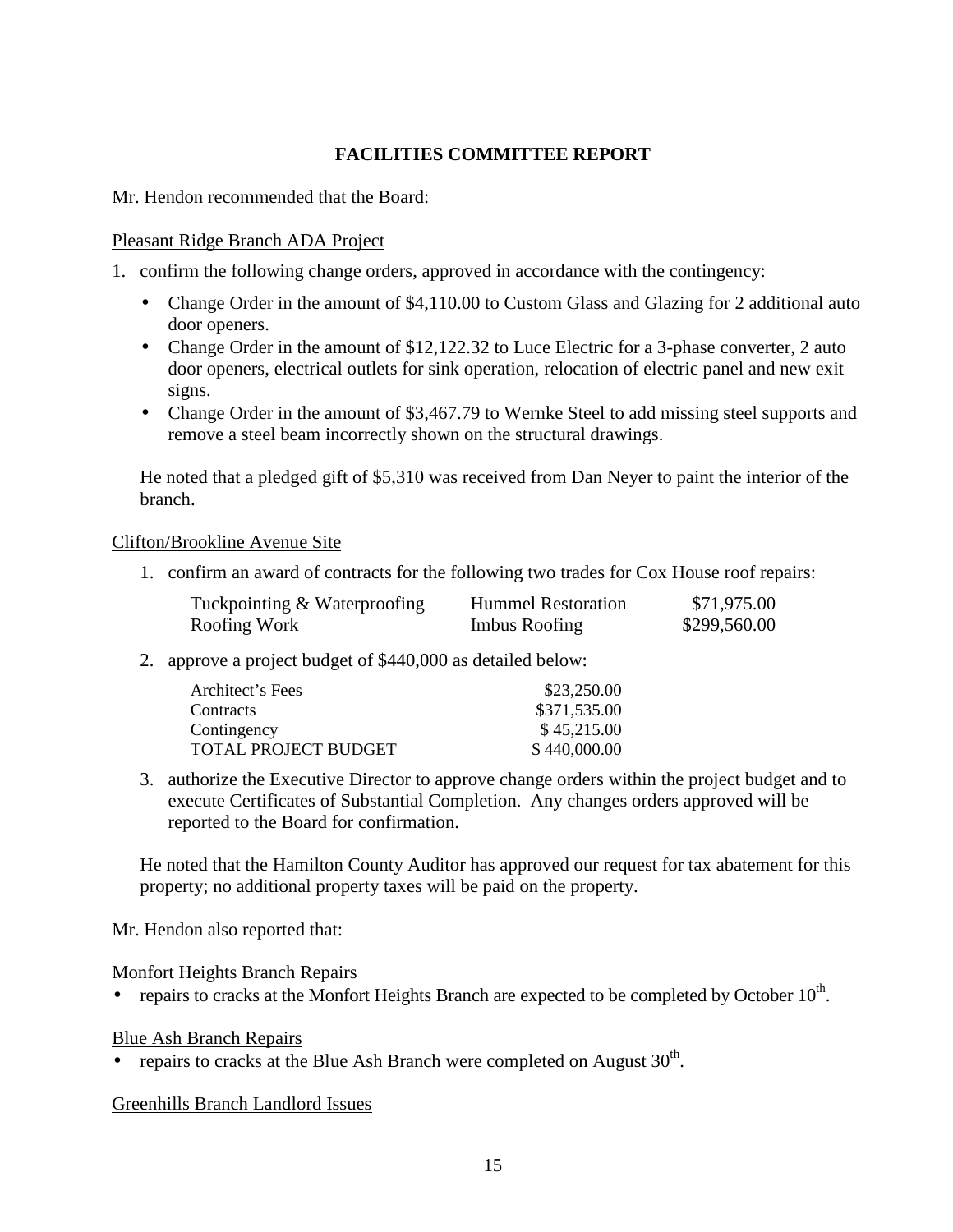- written notice was sent to Josh Harkavy of HMS Management, landlord for our Greenhills Branch, on May 2 that unless roof repairs were made within 60 days we would begin to escrow lease payments. Lease payments were escrowed in August and September and on September 23 the landlord contacted the Library; he was reminded of the May  $2^{nd}$  letter. On the night of September 26/morning of September 27, ceiling tiles began to fall due to rain leaking through the second floor of the building. When contacted, Josh Harkavy stated that the owner intends to repair the roof. The October rent was not paid and we will continue to escrow future rent payments until needed repairs are made.
- for the second time this year, on August 31, electric to the Branch was shut off due to Landlord's nonpayment. The Library contacted Duke Energy and was able to have the electricity restored the same day.

Mr. Hendon moved that the Board approve the Facilities Committee Report as submitted. Mr. Wright seconded.

Voting for the motion: Mr. Hendon, Mrs. LaMacchia, Mr. Sittenfeld, Mr. Wright, Mr. Zaring and Mr. Moran … 6 ayes. The motion carried. **(40-2011)**

# **DEVELOPMENT COMMITTEE REPORT**

Mrs. LaMacchia reported that:

## The Library

• a \$1,000 bequest has been received from the Trust of Warren Joy for the Abell Fund.

## Library Foundation

- the Foundation's Annual Fund campaign started on September 22 with Library staff, followed by the launch of an expanded public campaign on October 1, with an ambitious goal of \$225,000. All Foundation Directors have been asked to make a gift so that 100% Board participation can be achieved. Foundation Board member Charlie Powers serves as Chair of the campaign.
- the Foundation has applied for a \$62,000 grant to purchase 25 AfterSchool Edge Digital Learning Systems for use by children ages 6-14. This new educational product complements the Early Literacy Stations the Library has purchased for younger children.
- the Foundation is working to create the Torch Society a new designation reserved for donors who include the Foundation in their estate planning. To date, four people are members.
- the Foundation Board will hold its next quarterly meeting October 19 at the Main Library.

## Friends of the Public Library

- the Friends of the Public Library have applied for a \$1 million grant for renovation of the Cox House, future site of the Clifton Branch. Grant recipients will be notified by year's end.
- the Friends will hold its next quarterly meeting on October 28 at the Main Library.
- the Friends "End of Summer Sale" held from August 24-28 grossed \$28,400. Thirty-six new members were added during this event.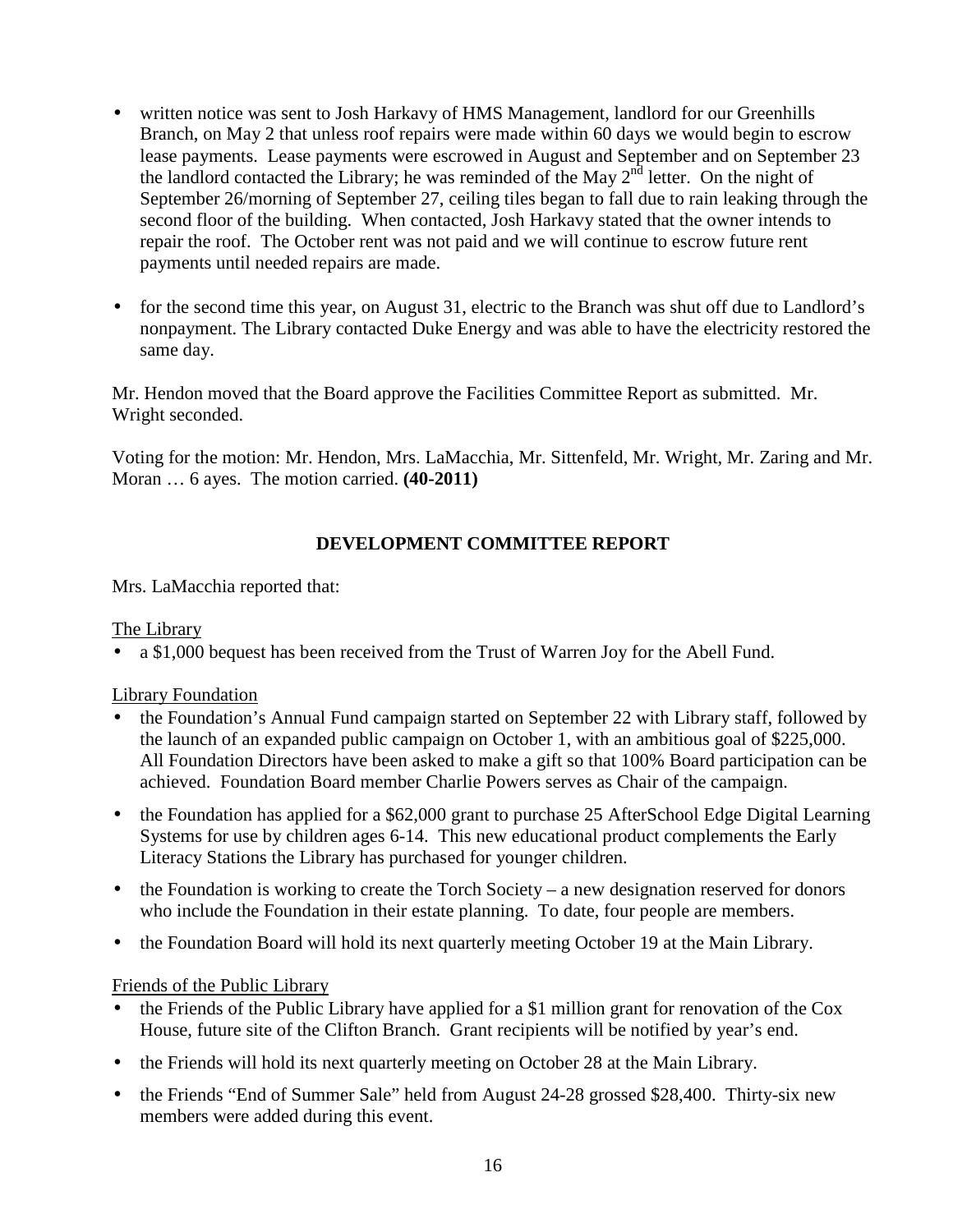- the Friends sale at the Westwood Branch from September 27-30 grossed \$4,048.
- the next sale will be held at the Madeira Branch November 3-5.

Anderson Township Library Association

• the Anderson Township Library Association will hold its Holiday and Nearly New Used Book Sale November 10-12 at the Anderson Branch Library.

The report was received and filed.

# **COMMUNITY AND PUBLIC RELATIONS COMMITTEE REPORT**

Mr. Sittenfeld presented the following information about upcoming programs, promotions and exhibits:

• *Books by the Banks* – the 5<sup>th</sup> Annual Books by the Banks Cincinnati USA Book Festival will take place at the Duke Energy Center on October 22. Participants will have the opportunity to meet more than 100 local, regional and national authors, including Dennis Lehane, Judy Collins, Alyssa Capucilli, Matthew Reinhart, Paula McLain, and Chris Bohjalian.

Books by the Banks is organized by The Public Library of Cincinnati & Hamilton County, University of Cincinnati Libraries, The Mercantile Library, Northern Kentucky University Steely Library, Clermont County Public Library, Middletown Public Library, and Joseph-Beth Booksellers. Books by the Banks became a  $501(c)(3)$  nonprofit organization this year. Greg Edwards is serving as the organization's first board president.

- *Cincinnati Symphony with John Morris Russell* on November 5 the Library is hosting a concert performed by a brass quintet comprised of members of the Cincinnati Symphony and Pops Orchestras and led by Cincinnati Pops Conductor John Morris Russell. This concert is the first in a quarterly series of family classical music events with the Cincinnati Symphony and Pops Orchestras. It is sponsored by the Valerio Fund.
- *57th Annual Veterans Day Program*  the 57th Annual Veterans Day Commemoration will be held on November 11. Korean War veteran and Purple Heart recipient Howard Osterkamp will share his experiences. In addition, Volume II of the book *Homage to Those Who Gave Their Lives to Keep Us Free* will be dedicated*.*
- *National Gaming Day* on November 12, the Library will join hundreds of other libraries around the world in participating in *National Gaming Day @ your library*. Each Library location will present games and activities for the entire family. Five pairs of Library locations will compete against each other in online Wii tournaments.
- *Downtown Dazzle Days* for the seventh year, the Library is collaborating with Downtown Cincinnati, Inc. to present Downtown Dazzle Days. This year, the Main Library will be the primary venue for family programs, with crafts, games and performances taking place the first three weekends in December.

A Holly Jolly Holiday Trolley will provide free roundtrip rides between Fountain Square and the Cincinnati Museum Center – the new site of the Duke Energy Holiday Trains. Discussions are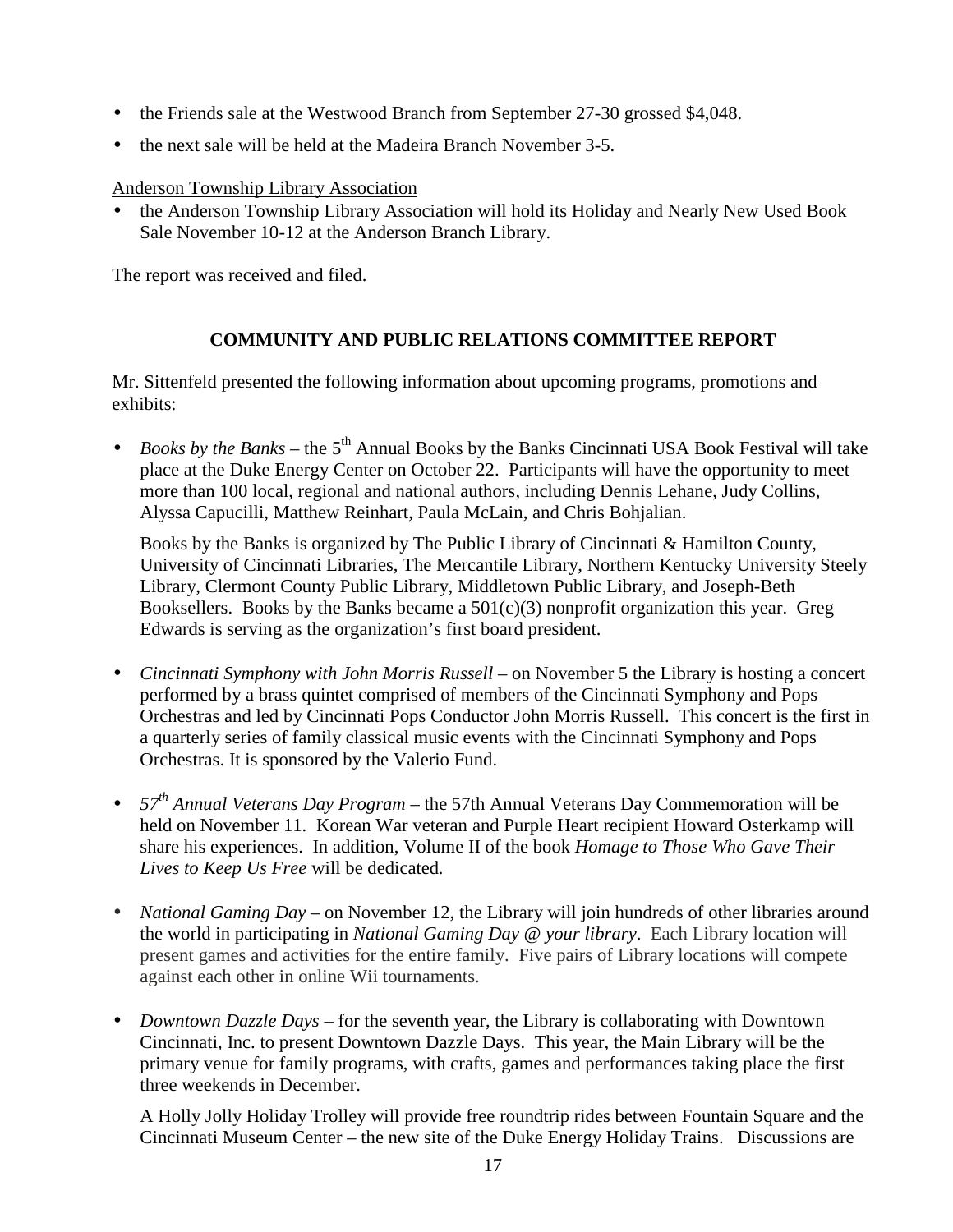underway to include the Main Library as a stop to encourage visits to *A Cincinnati Christmas Carol* exhibit at the Main Library and holiday programming in the atrium. Inclusion in the annual *Downtown Holiday Guide* will promote these holiday happenings and the Library's Downtown Dazzle Days collaboration.

• *Library Card Mascot* – a new library card mascot debuted on Fountain Square on September 28 at the kickoff for the Library Card Challenge. It will be used along with Rufus, the Library reading dog mascot, to raise visibility of the Library in the community and to reinforce the Library's branding as a friendly, welcoming place.

## Exhibits

- *A Cincinnati Christmas Carol: Behind the Scenes of Cincinnati's Favorite Holiday Theatre Tradition (October 25 – January 8)*
- *Cincinnati Panorama 1848: Window to an American City (October 2011-May 2012)*

The report was received and filed.

# **LEGISLATIVE AFFAIRS AND LAW COMMITTEE REPORT**

Mr. Wright reported that:

Louis Terhar – Ohio House of Representatives

• Louis Terhar has been appointed to the Ohio House of Representatives, filling the seat in District 30 vacated when Representative Mecklenborg resigned. Information about the Library was sent to Representative Terhar.

## House Bill 153 – Professional Design Services

• provisions included in the Budget Bill (House Bill 153) will impact how the Library uses professional design services. Currently, when the fees for professional design services (architect, engineer or surveyor) are less than \$25,000, the Library can hire without restriction, allowing small projects to be completed quickly and efficiently. For fees of \$25,000 or more, the design firms must submit statements of qualification. Under the new law, the threshold is raised to \$50,000, but the selection of professional firms is limited to those which have submitted a current statement of qualifications within the immediately preceding year.

To be in compliance, we will need to request statements of qualifications annually from all three types of professional design firms without specifying the project and without any assurance the services will even be needed.

The report was received and filed.

## Tara L. Khoury

Mr. Sittenfield noted that Tara L. Khoury's term of office as a member of the Library Board of Trustees ended on September 30 and he expressed appreciation for her 12 years of service as a Library Trustee.